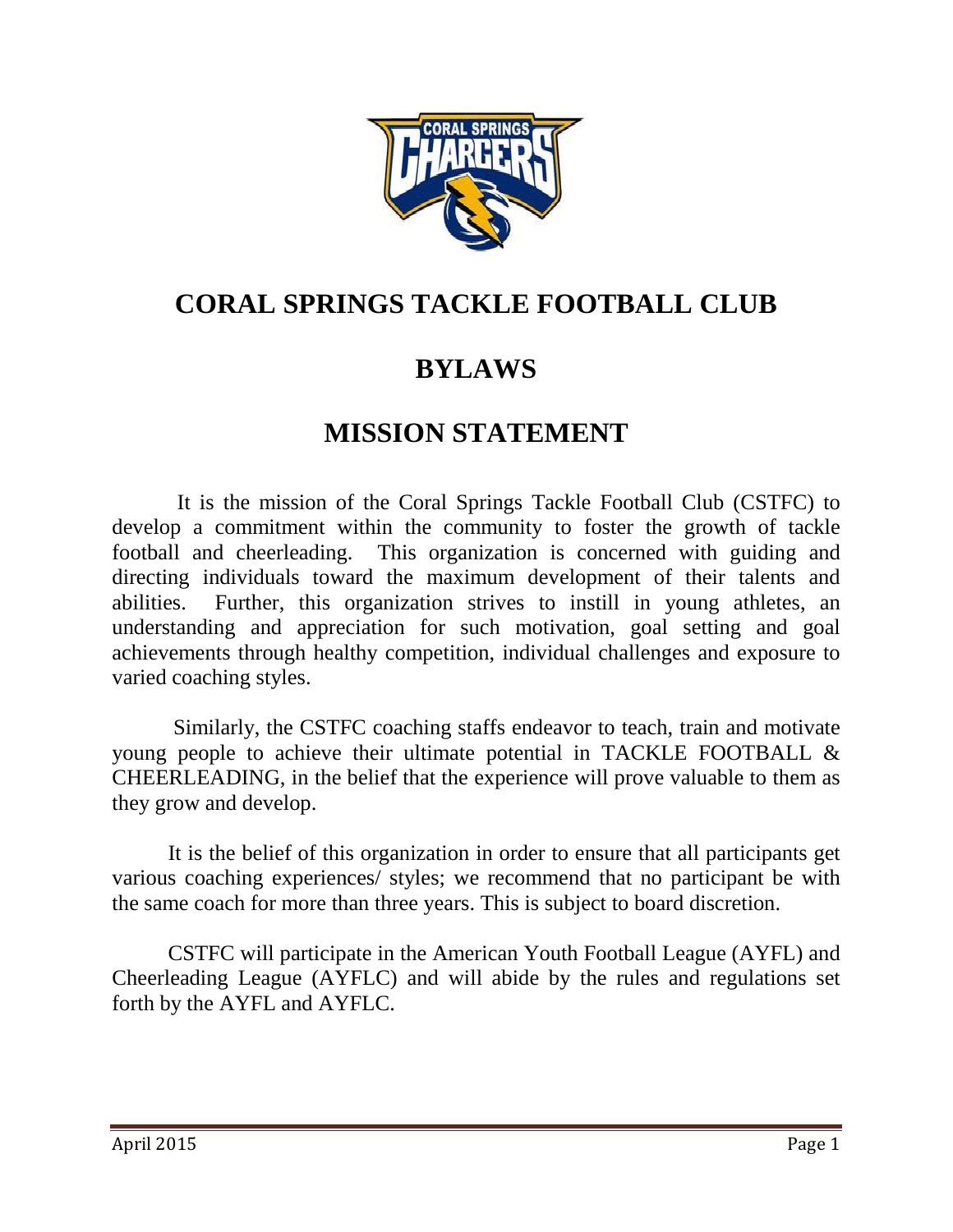#### **ARTICLE I – BOARD OF DIRECTORS**

A. The Board of Directors of the Coral Springs Tackle Football Club, Inc., hereinafter referred to as CSTFC shall consist of the following positions:

- 1. President
- 2. Vice President
- 3. Treasurer
- 4. Secretary
- 5. Registrar
- 6. Football Athletic Director
- 7. Cheerleading Commissioner
- 8. Football League Representative
- 9. Cheerleading League Representative
- 10. Football Coaches' Representative
- 11. Cheerleading Coaches Rep.
- 12. Football Equipment Manager
- 13. Fundraising/ Sponsorship Manager
- 14. Concession Manger
- 15. Merchandise Manager
- 16. Public Relations Manager
- 17/18. Head Team Parent Football and Cheer
- 19. Past President
- 20. Advisory Board Member (s)

**B.** Each member of the Board will be elected as stated in Article IV of the Bylaws. The specific duties and responsibilities of each are outlined in Article II of the Bylaws.

**C.**Each Board member will have one vote. If more than one position is held by one person, that person will have only one vote (i.e. Board members will vote according to Robert's Rules of Order).

**D**. If there is not incumbent immediate past president interested in continuing with the board, that position will remain vacant.

 **E.** If any Board member has more than two unexcused absences from regularly scheduled board meetings and/or required functions (as per job description), they may be subject to disciplinary action which can include suspension.

**F.** One board member should be present to sell merchandise for at least one shift at every home game or when deemed necessary.

**G.** A board member may hold more than one position simultaneously. Ex: a board member may be both Treasurer and Registrar at the same time.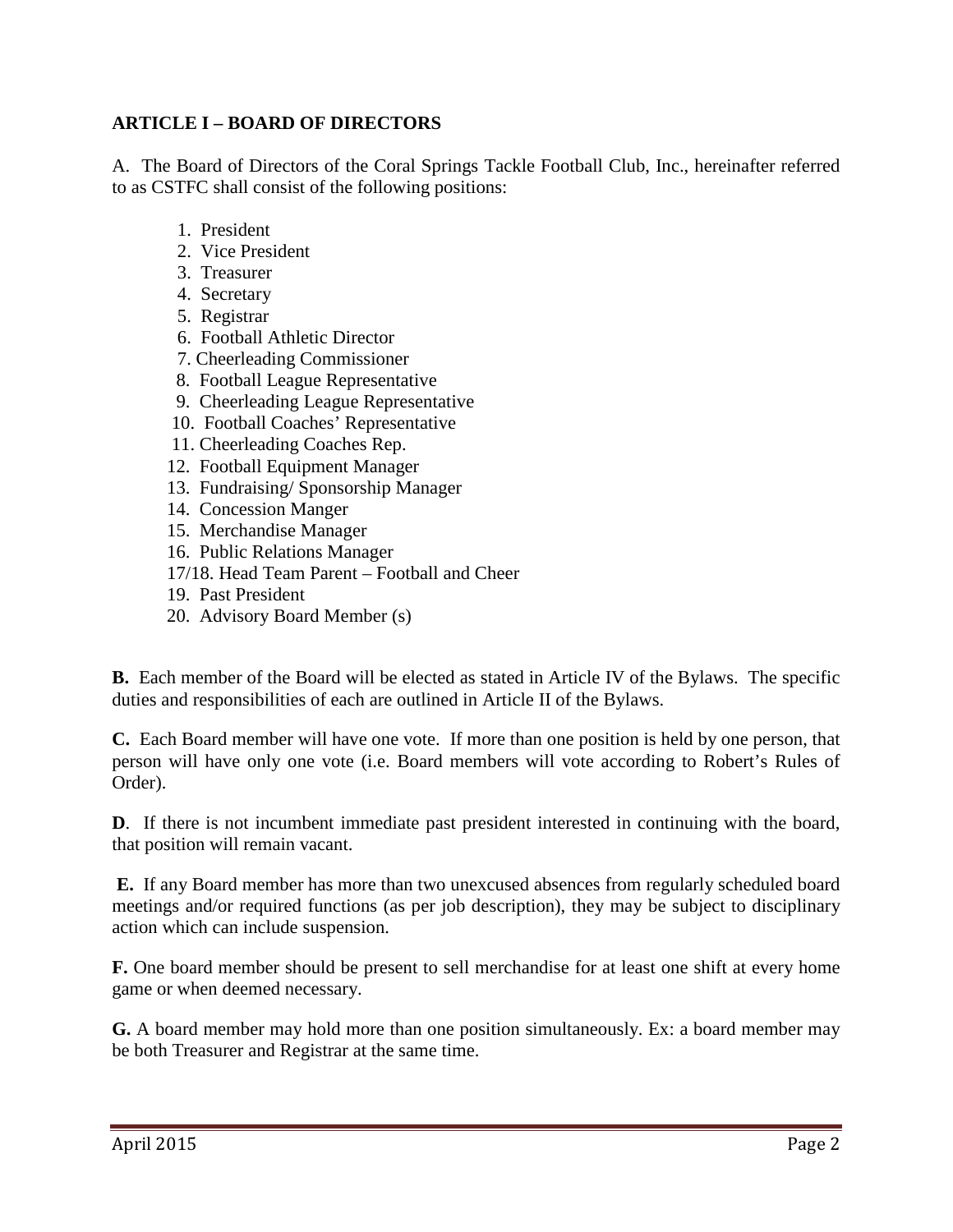**H.** Any board member that is witness to or made aware of an incident that would be detrimental to CSFTC and deemed as material by the board shall fully document that incident and report to the board at the next scheduled meeting.

**I.** The Secretary will produce an agenda, which will be strictly adhered to during all regular meetings. Any additions to the agenda must be submitted my email to the secretary at least 1 day prior to the meeting to guarantee inclusion. All approved outside speakers must be listed on the agenda.

### **ARTICLE II – DUTIES AND RESPONSIBILITIES OF THE BOARD OF DIRECTORS**

A. **President** - The President shall be the chief officer of the Board with the supervision of all division affairs and the enforcement of these Bylaws and the policies and decisions of the Tackle Board of Directors. The President may be the head coach of any team. The President shall have such duties, responsibilities, powers and privileges as may be provided in these Bylaws. The duties of the President shall be those normally associated with this office and include his/her acting as the principal executive officer. He/she shall preside at all meetings of the Board and general meetings. If the Chair of any committee is unable to fulfill his/her duties for any reason, the President will appoint an alternate Chairperson to that committee. The President shall serve as the Chair to the Nominating and Grievance Committees. In the event that any Board officer shall resign from those offices or should become incapacitated and unable to perform the duties thereof, or such offices should otherwise become vacant, the President is authorized and empowered to appoint, with the approval of the Board of Directors a qualified person to that position. The President is authorized and empowered to suspend immediately and without notice any officer, any, head coach, assistant coach, or any appointments from those offices, and to relieve and prohibit such persons from exercising any privileges or duties incident to those offices while suspended upon grounds of malfeasance, misfeasance, or nonfeasance, or upon grounds that his continual performance creates an immediate danger to a player or the integrity of the CSTFC. The President shall then appoint a temporary replacement for the suspended party. The Board will then determine, by majority, to expel or reinstate such suspended person. These meetings shall take place within 72 hours of the suspension. If the club President, in his/her capacity as a head/assistant coach, becomes the subject of a disciplinary action, said president will remove himself/herself from the meeting at which time the matter will be discussed and voted upon. The Vice President will assume the duties of President for that meeting and will act as a tiebreaker if, in fact, it is deemed necessary.

B. **Vice President** - The Vice President shall serve as an assistant to the President and shall exercise and discharge those obligations, duties, powers, and offices herein assigned of President as the President in his/her sole discretion might choose to expressly delegate to the Vice President. He/she shall serve as Chair to the Bylaw committee. Vice President In addition thereto, the Vice President shall assume all powers, duties, positions, and offices of the President, in the event that the President shall resign or become temporarily incapacitated, or in the event the President is absent from a meeting, with the approval of the Board. If there is no Board approval, the nominating committee will seek a new candidate for that position.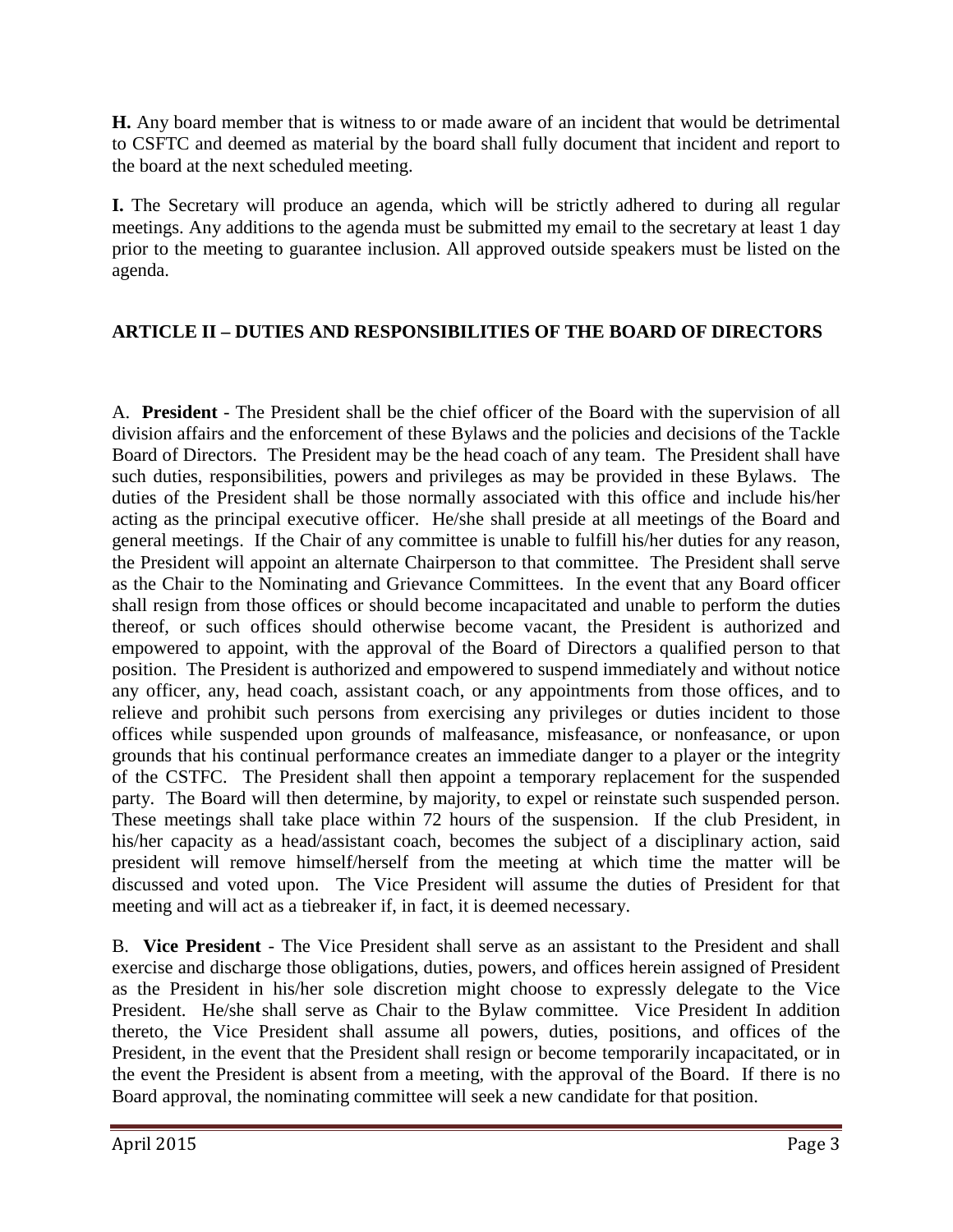C. **Treasurer**- Duties of the Treasurer shall be those normally associated with this office and include having charge of all receipts and monies of the CSTFC, and depositing same in a designated depository by the resolution of the Board. In the temporary absence of the President and Vice President from a meeting, the Treasurer will preside over the meeting. The Treasurer shall disburse said funds as is necessary as ordered or authorized by the Board and will work with the Vice President in executing its approved budget and shall serve as chair to the Budget Committee. The Treasurer shall keep accurate records of and collect all charges due the CSTFC and shall keep regular account of receipts and disbursements. The Treasurer will provide duplicate receipts for the President upon request. The Treasurer shall submit such records when required and give a complete statement which would include check number, amount of check, to whom and what for on checks in excess of \$250.00 at all regular meetings of the Board and general membership. The Treasurer shall present a financial report at the monthly meeting of the CSTFC. The Treasurer will be responsible to see that all necessary reports due to governmental agencies are prepared and submitted in a timely manner. The Treasurer shall cause to prepare all checks and withdrawal slips on behalf of the CSTFC upon any of its bank accounts except as put forth on Article VIII, and the same shall be honored on both his signature and one other Board signature. A reputable bonding company at the expense of the CSTFC shall bond all Board members authorized to sign checks. The Treasurer or Board is not authorized to spend monies, which were not budgeted and approved by the Board without first obtaining additional approval of the Board. A committee of Board members will be established to audit the books once a year. An independent auditor approved by the board will audit books at the end of each year.

D. **Secretary**- Duties of the Secretary will be those normally associated with this office and include keeping minutes of all the meetings, including emergency and special meetings, and supplying a copy of those minutes to the Board members prior to the next regularly scheduled Board meeting. In the event the secretary is unable to attend any Board meeting, he/she shall appoint a substitute to record the minutes and supply the minutes of the previous meeting. The Secretary will also perform such duties as may be required by the Bylaws or the President and taking written roll-call at regular meetings and further notify all Board members either by phone or public notice of all meetings. The Secretary will also be responsible for having all forms printed. Picking up and distributing the mail in a timely fashion. The Secretary will be responsible for ordering and purchasing all awards. In addition, the Secretary will keep files of all documentation involved in the running of CSTFC. These will include all written minutes, all forms and all rosters. The Secretary shall serve on the Bylaws Committee and be responsible for documenting proposed changes and prepare finalized Bylaws for board approval.

 E. **Registrar**- The main responsibility of this position is registration of all football players & Cheerleaders in the program and to ensure that all registration records are in compliance with the AYFL/ AYFLC policies. Registrar shall be responsible for coordinating the advertising as it pertains to registration dates with the Cheerleading Commissioner and the Public Relations Manager. He/she shall be responsible to obtain current rosters from coaches on a weekly basis and give these to Equipment Manager.

F. **Football Athletic Director-** The Athletic Director (AD) will oversee the tackle football program and be knowledgeable of the rules of play and will inform the coaches of any changes in the rules of play. He/she will make himself/herself available during practices and games to the coaches and members to aid in solving any problems that may arise. The AD, if necessary,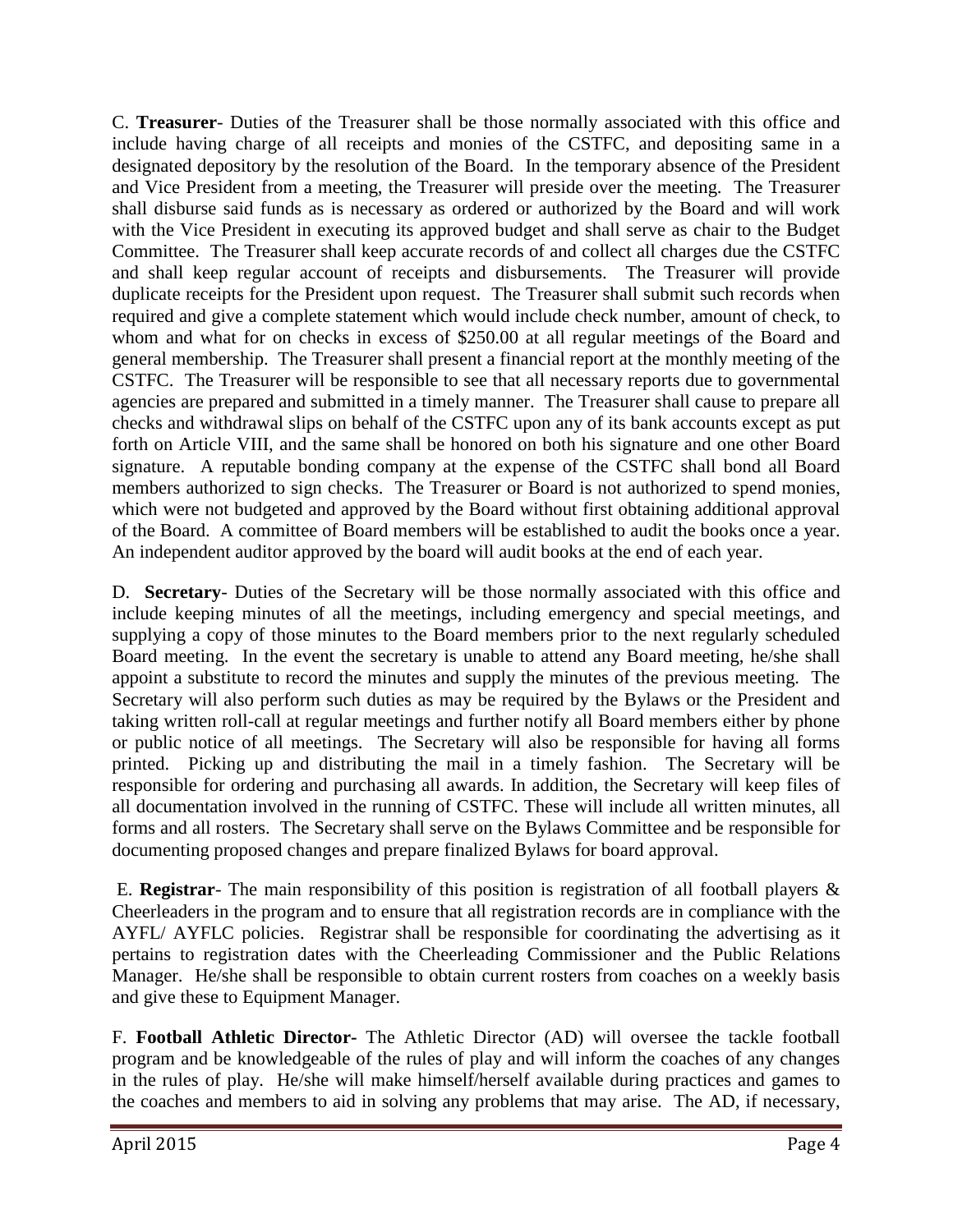may hold any head coaching position during his/her tenure. The AD has the right with approval of Coaches Representative or any other Board member, (if Coaches Representative is not available), to temporarily suspend any coach who is flagrantly violating the Bylaws of the Football League and/or the CSTFC. This suspension must be brought before the Board within 72 hours. The Board will then determine by a majority vote to suspend such person. It will be the AD's responsibility in conjunction with the Boys Coaches Representative to ensure that all head coaches are teaching the fundamentals of football to all players on all teams. They also must talk to the head coaches, get information, and bring the information back to the Board. It is also the AD's responsibility to be in contact with the Coaches Representative every night. He/she must give a copy of the CSTFC Bylaws and standing rules and Florida High School Association (FHSA) rules to head coaches. This must be signed for at the time it is given. The AD is responsible for developing the specifications for necessary practice equipment to be purchased annually. The AD shall serve on the Grievance Committee for grievances involving both the football and cheerleading sides of the club. Also, as a parent liaison, the AD will handle all issues that may arise with assistance from board members. The AD shall serve on the Coaches Review Committee.

G. **Cheerleading Commissioner**- the Cheerleading Commissioner shall be the chief officer of the cheerleading program and oversee sponsors and homecoming activities, cheer budget, League functions (such as Banquet), all monetary collections for the cheer side (which will go directly to the Treasurer). The main responsibility of this position is registration of all cheerleaders in the program and to ensure that all registration records are in compliance with the AYFLC policies. The Cheerleading Commissioner will oversee the registration and tryouts and prepare all CSTFC forms needed for all potential cheerleaders. The Cheerleading Commissioner, coach's rep and one additional cheer board member will evaluate all potential cheerleaders and place them on the appropriate team based on need, experience and performance at cheer clinics. The Cheerleading Commissioner will appoint a committee to establish the rules and regulations and the grading system that will be used during tryouts. Is also responsible for maintaining and making revisions (as per the cheer Boards suggestions) for the Cheerleading Rules & Regulations that will need to be submitted to the Board for approval. The Cheerleading Commissioner should not hold any coaching position during her tenure unless absolutely necessary. She/he is also responsible for the cheerleading voting process of the Homecoming/Awards and Banquet Awards. All names must be given to the President when requested. The Cheerleading Commissioner has the right with approval of Coaches Representative or another Board member (if Coaches Representative is not available) to temporarily suspend any coach who is flagrantly violating the Bylaws of the Cheer League and/or the CSTFC. This suspension must be brought before the Board within 72 hours. The Board will then determine by a majority vote to suspend such person. Also, as a Parent Liaison, the Cheerleading Commissioner will handle all issues that may arise with assistance from board members. It is obligatory that at least one Cheerleading Board Member must be available at each game and/or practices in case any issues that may arise. The Cheerleading Commissioner shall serve on the Budget Committee and the Bylaws Committee. The Cheerleading Commissioner shall serve on the Grievance Committee for grievances involving both the football and cheerleading sides of the club.

H-I. **Football and Cheerleading League Representatives**- Their duties will be to attend meetings, games and any other required AYFL/AYFLC activities of the Football and Cheer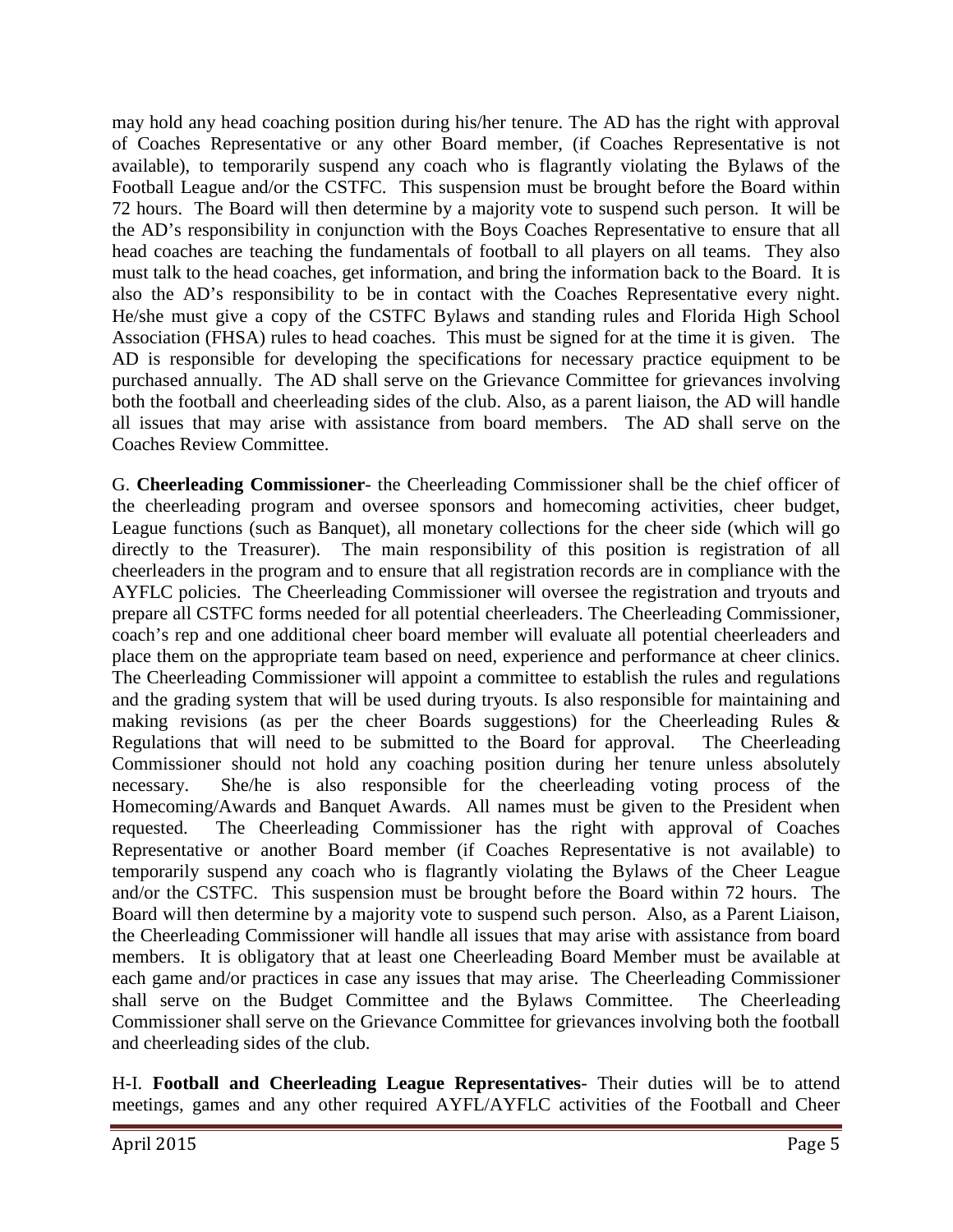League. They are responsible to secure alternates who must be League Members and will attend any meeting the representatives cannot attend. In the event the regular representative is unable to attend due to an emergency situation, then the alternate will fill in and report to the Board. They will represent the best interest of the CSTFC and will vote according to the CSTFC Board of Directors majority decisions when possible. They will report the results of such meetings (including fines) to the Board at the regular meetings. They will also be responsible for ensuring that the CSTFC meets all Football and Cheer League requirements, including but not limited to, mass registration and coaches' certifications. It is the responsibility of the Football and Cheerleading League Representatives to verify player/cheerleader information on the league cards are accurate prior to mass registration. Football and Cheer League Representatives must provide an accurate map of our city to the League. Football And Cheer League Representatives are responsible for obtaining and distributing maps to all head coaches for all away games. Game and event schedules are to be given out as soon as known. All maps are to be given out before games to boys' and girls' coaches' representatives within 1 (one) week of receiving schedule. The Football League Representative must give a copy of the AYFL Bylaws to each football head coach and the Cheerleading League Representative must give a copy of the AYFLC Bylaws to each cheerleading head coach, which includes stunting degrees of difficulties. The Football and Cheerleading League Representative shall work with their respective Equipment Managers to identify all participants who have not returned equipment and/or uniforms and shall not release any player/cheerleader until such time the equipment and/or uniform is returned. The Football League Representative shall serve on the Grievance Committee for grievances involving the football side of the club and the Cheerleading League Representative shall serve on the Committee for grievances involving the cheerleading side of the club.

J. **Football Coaches' Representative**- the Football Coaches' Representative will be responsible to act as a liaison between the Board and the coaches. He/she will represent the coaches' views at the meeting of the CSTFC. He/ She is responsible for enforcing the board policies on coaches conduct, players conduct, parent conduct and practice rules. He/she will ensure that all coaches are qualified and trained, including CPR and concussion training of coaches. He/she will also assist the AD as necessary. He/she will also make certain that coaches are functioning within the guidelines set forth by the CSTFC and the Football League. He/she shall also head the Coaches Review Committee (Refer to Article IX-A-C.). He/she will be required to organize and conduct on an as need basis coaches meetings, which would include disseminating board meeting information, and/or clinics. He/she must make sure all coaches are certified by the Football League, and should communicate with the Football League Representative regarding dates and times for certifications. Representatives will provide to Equipment Manager before the fourth  $(4<sup>th</sup>)$  week of the season, updated rosters. The Coaches' Representative must give a copy of the CSTFC Bylaws and Standing Rules to each head coach and must also inform coaches of monthly club meetings. It is also the Coaches Representative responsibility to make sure all coaches are represented at equipment handout. The Football Coaches' Representative shall serve as Chair to the Coaches Review Committee for the football side of the club.

K. **Cheerleading Coaches' Representative**- The Cheerleading Coaches' Representative will be responsible to act as liaison between the Board and the coaches, represent the coaches views at the meetings of the CSTFC, ensure that all coaches are qualified and trained, including CPR and concussion training of coaches paid by CSTFC, make certain that all coaches are functioning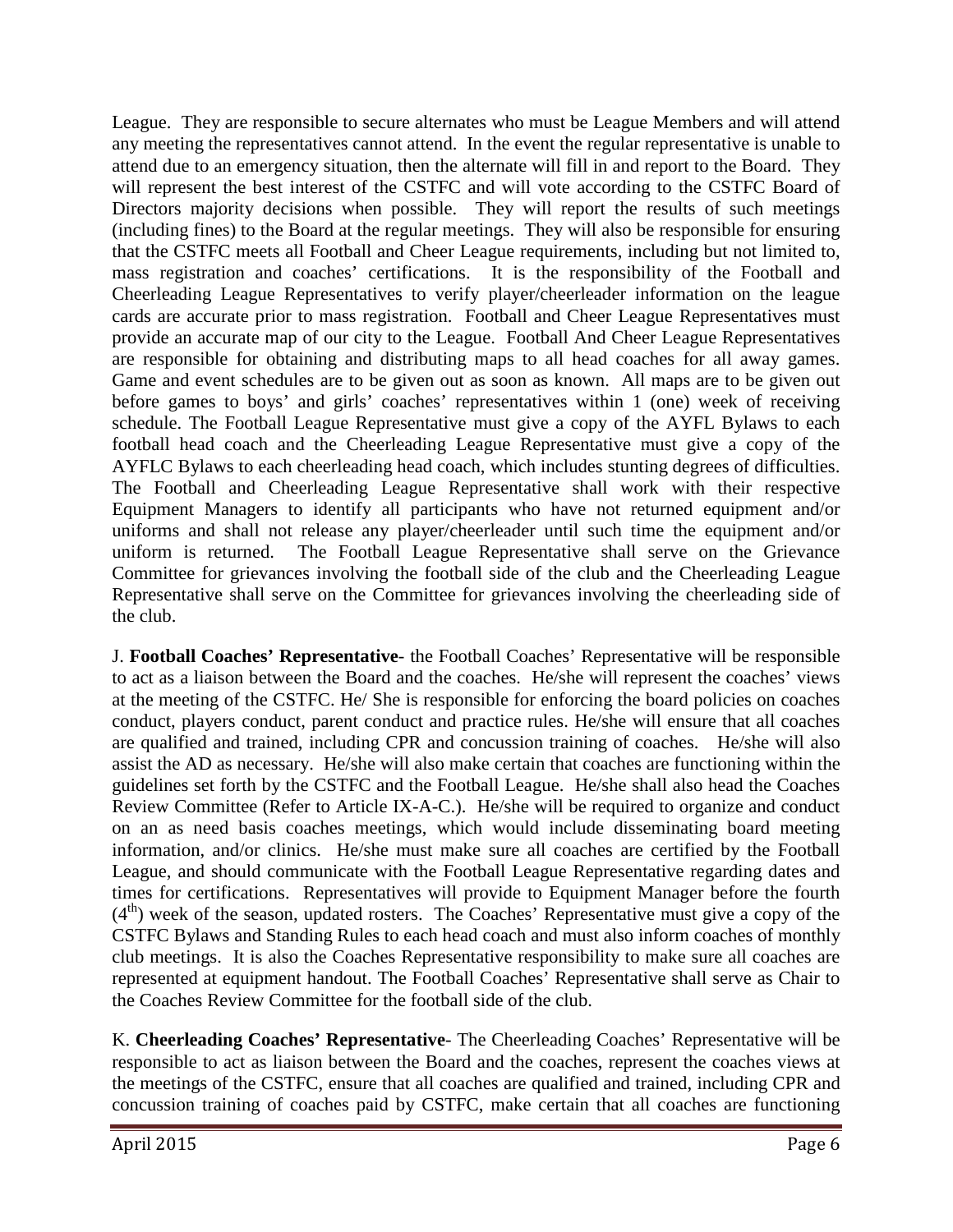within the guidelines set forth by the CSTFC and the Cheer League, assist Cheerleading Commissioner as necessary and head the Coaches Review Board (Refer to Article XII-C). It is the responsibility of the Cheerleading Coaches Representative to secure head and teen coaches for each cheerleading team in accordance with the coaches' selection policy, Article XII-A, of these Bylaws. Cheer Coaches Representative will establish and chair a Coaches Review Committee for the interview process of new coaches. The names of these head coaches selected will be brought before the Board for approval. She/he will be required to organize and conduct on an as need basis, meetings and/or coaches clinics and cheerleading stunt clinics. She/he must give a copy of the CSTFC Bylaws and standing Cheerleading Rules & Regulations to each head coach. She/he must also inform coaches of monthly club meetings. It is obligatory that at least one Cheerleading Board Member must be available at each game and/or practices in case any issues that may arise. The Cheerleading Coaches' Representative shall serve as Chair to the Coaches Review Committee for the cheerleading side of the club.

L. **Football Equipment Manager**- He/she will be responsible for the issuance and collection of all equipment, updated and current inventory, as well as the maintenance of all equipment, including appropriate storage and maintenance of all practice equipment during and off-season. During the playing season, he/she must establish set days and times for equipment replacement and maintenance with the Coaches Representative. He/she will be responsible for sizing and fittings. He/she will keep a complete and current inventory of all equipment and uniforms. He/she will be responsible to submit a proposed itemized equipment budget to the Budget Committee by March  $1<sup>st</sup>$  for the purchase of new equipment and supplies. He/she will be responsible to secure the best value in purchasing equipment. The equipment manager must authorize all equipment purchases. He/she will also keep a list of all participants not returning equipment. Such information will be given to the Board and the League Representative for submission to the League, in order that appropriate action is taken as described in Article XVI of these Bylaws. The Equipment Manager is also responsible for ordering jackets. He/she will set up each year a plan for the collection of all equipment at the end of the year. He/she will communicate with all head coaches his needs for their assistance in handing out and returning equipment. He/she may, if the need arises, make recommendations for a coach not to be in "good standing" as per Rule: 8-q of The Standing Rules. He/she shall serve on the Budget Committee.

M. **Sponsorship/ Fundraising Manager –** The Sponsorship Manager shall be responsible for recruiting, retaining and maintaining communications with CSTFC sponsors for the club and coordinating all club sponsorship initiatives. He/she shall serve as chair to the sponsorship committee.

N. **Concession Manager-** The Concession Manager is responsible for the overall operations of the concession function. He/ She will develop a concession services plan of operations based on the practice and game schedules. The proposed operations schedule will be reviewed and approved by the general board. The concession Manager is responsible for keeping accurate records of inventory, expenses and revenues. She/he will serve on the budget committee.

O. **Merchandise Manager** - The Merchandise Manager shall be responsible for Ways and Means, including the purchasing of approved merchandise and sales of merchandise. He/she may choose an assistant to help with these efforts, with board approval and is responsible to schedule people to help sell merchandise during home games and other events when necessary. The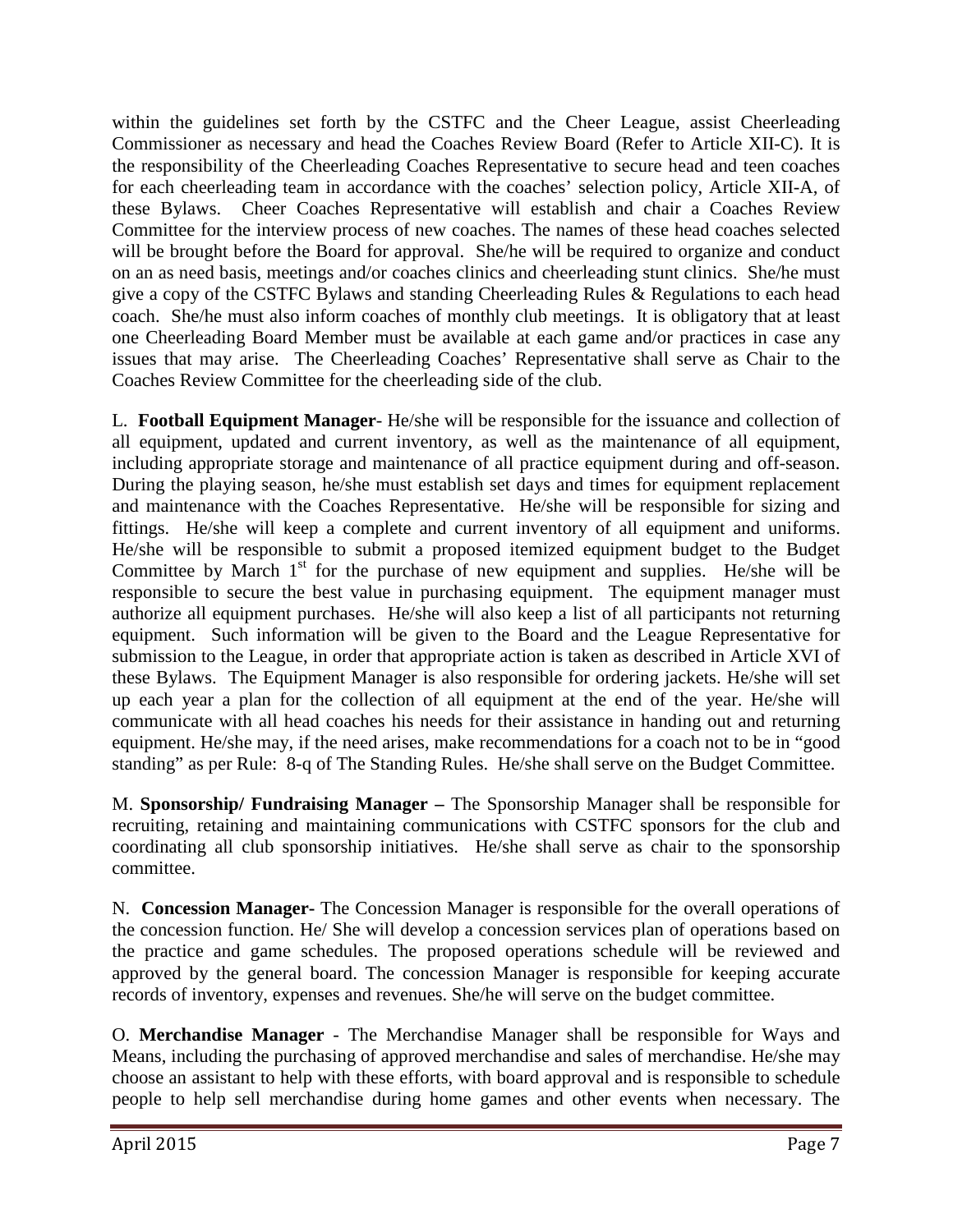Merchandise Manager is responsible for keeping accurate records of inventory, expenses and revenues. She/he will serve on the budget committee.

P. **Public Relations Manager** - The main responsibility of this position will be to promote the CSTFC program throughout the city of Coral Springs. In doing so he/she will when possible, coordinate with the area schools for the purpose of educating and informing the students of the benefits of participation in the CSTFC. He/she should also make available any information concerning registration including dates, times, materials needed, (i.e. birth certificates, photos, etc.) in this effort. When possible, the Public Relations person should coordinate with the Registrar and Head Team Parents so that any efforts to promote the program to businesses and residents can be maximized. The Public Relations Manager shall oversee any and all efforts to advertise by way of distributing posters to park areas, local grocery stores or any other public area. He/she will also oversee any other effort to promote the CSTFC program suggested and approved by the Board of Directors. He/she may print a newsletter for members during the season and will submit articles to the paper throughout the year. He/she shall also make sure current information is given to Parks & Recreation. He/she will be responsible for the updating of the web site each week either by maintaining it himself or herself or communicating such information to the web site manager. He/she shall be primary contact for media inquiry or statements made on behalf of the club.

Q- R. **Head Team Parent Cheer & Football-** He/she shall pass all necessary information to team parents. Collaborate & coordinate events, volunteers and fundraisers. He/she will assist when necessary. Cheer and Football Head team parents will work together and co chair on the Homecoming committee.

S. **Past President**- He/she shall offer his/her advice and knowledge from his/her past experience as president.

T. **Advisory Board Members**- These must be past Board members with a minimum of two (2) years of Board service, or individuals who have contributed at least ten (10) verifiable years of service to the club in other volunteer capacities. The President may appoint up to four (4) advisory board members. These positions will be appointed by the President if the President desires to fill one or all of these positions and will be subject to Board approval. The responsibility of these members will be to offer advice and knowledge from past experience as Board members. One advisory board member shall serve on the Bylaws Committee and one shall serve as Chair to the Scholarship Committee.

## **ARTICLE III – MEMBERSHIP**

**A.** A member in good standing of the CSTFC will be defined as follows provided that he/she has signed the code of Conduct for the current season:

- 1. Previous season's Board member (finished the season as a board member), in good standing;
- 2. Present season's Board member, in good standing;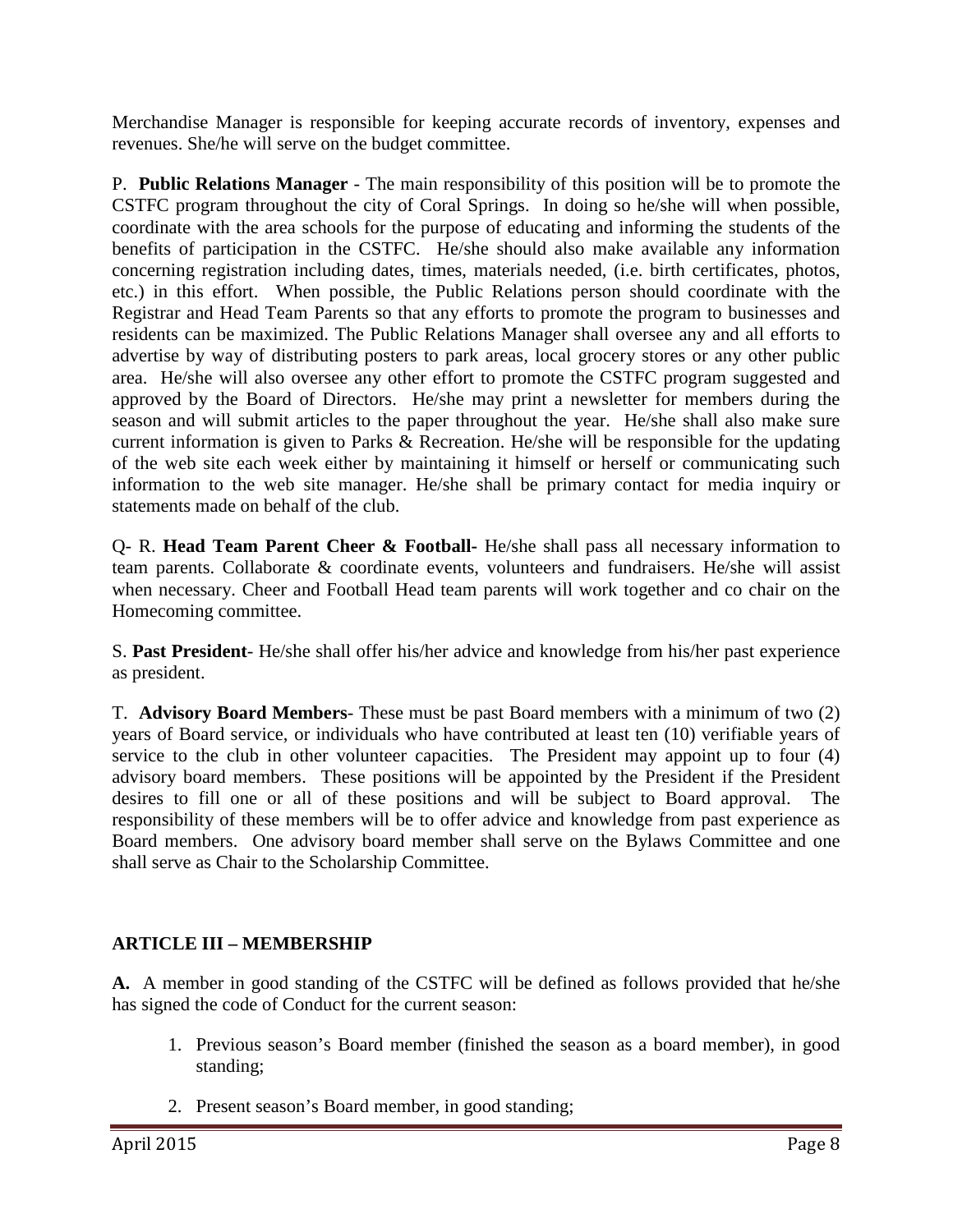- 3. Any Past President, in good standing;
- 4. Any parent or legal guardian having a child in the program during the immediate past season (8/1-12/31) and whose children are eligible to participate the following year and has not been brought before the Board and expelled as per Article III-B;
- 5. After registration, any parent having a child in the program for the upcoming season;
- 6. Any coach who has completed the previous season in good standing;
- 7. Any current season's coach in good standing;
- 8. Upon Board approval special membership will be awarded on the basis of past contributions to the CSTFC, if none of the above criteria can be met.
- **B.** Good Standing Defined:

 1. A coach or member who has had any disciplinary action taken against him/her in the prior season, by CSTFC or the League, is automatically placed "Not in good standing" for the duration of the season.

2. A coach or member may also be placed "Not in good standing" as a result of failure to exercise reasonable effort in the return of equipment as described elsewhere in these Bylaws.

3. A coach or member may be placed "Not in good standing" at any time during the season by a majority decision of the Football AD and the Coaches Rep or the Cheer Commissioner and Cheer Coaches Rep. in the event that this group feels that that person's continued service to the club poses a potential threat to the integrity of CSTFC, but is not prepared to dismiss that person at that time.

4. Any coach or member placed "Not in good standing" during the season must appear before the board at the December meeting. At that time the board will collect any information necessary and then vote to place that person back "In good standing", or to leave that person "Not in good standing". A special meeting will be held at the end of season to determine the standing of a member or coach. If the board determines that a person "Not in good standing" remains eligible to be an assistant coach, the board shall make that intention known in the December meeting minutes.

5. Any coach dismissed from a team for disciplinary reasons will be ineligible to coach the following year. Thereafter they may apply to be placed "In good standing" at the following year's December meeting.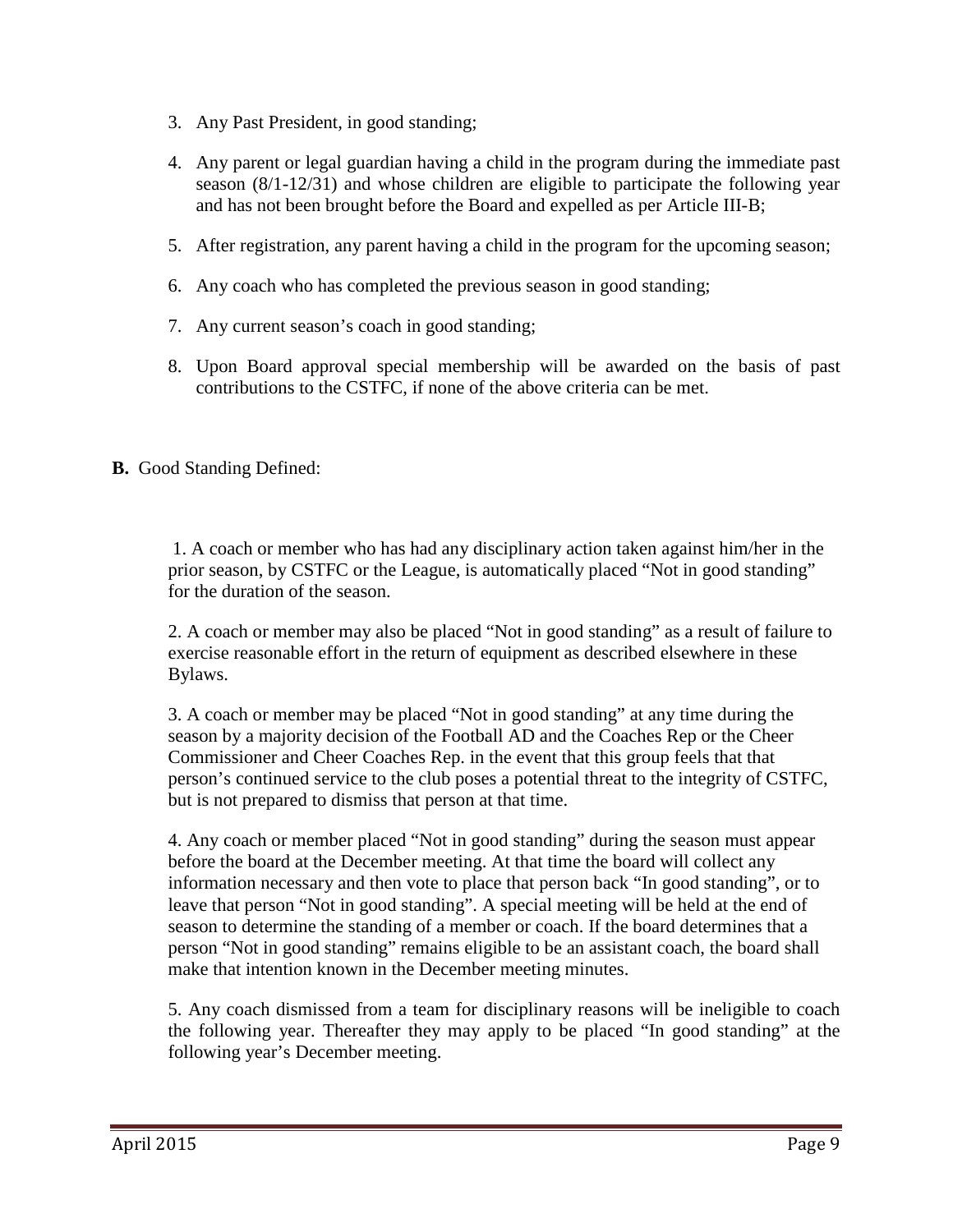6. Any coach suspended by AYFL or AYFLC must appear before the CSTFC board before resuming coaching responsibilities.

**C.** A voting member will be defined as a member in good standing who has attended a minimum of four (4) regularly scheduled monthly club meetings during the previous calendar year will be allowed to vote in the election of Board officers and on proposed Bylaws changes as per Articles of Incorporation, Article 54a.

**D.** Any club member found in violation of the Code of Conduct is subject to disciplinary action deemed appropriate by the board which may include being placed "not in good standing".

**E**. Any member engaging in activities contrary to the best interests of the CSTFC may be expelled at any time by a majority vote of the Board of Directors.

**F.** Any member, as described above, who is not in good standing in any of the categories set forth in Article III-B, during the previous season, will lose voting privileges for one year.

**G**. Any voting member in good standing that has attended the required number of meetings will be allowed to submit a proxy vote for the election of officers if the proxy is signed by the member and includes the name of the person running and the one position they are running for.

## **ARTICLE IV – ELECTION OF BOARD OF DIRECTORS**

**A.** The President of the CSTFC shall appoint a nominating committee in November. The responsibility of the nominating committee is outlined in Article VI.

**B**. All Board members will be elected at the annual meeting of the general membership held in January. Public notice of said meeting shall be given at least two (2) weeks in advance as stated in Article VI.

**C.** Nominations from the floor for all positions on the Board will be in order providing said nominee meets all voting membership criteria as defined in Article III, and has attended at least four regularly scheduled Board Meetings.

### **ARTICLE V – COMMITTEES**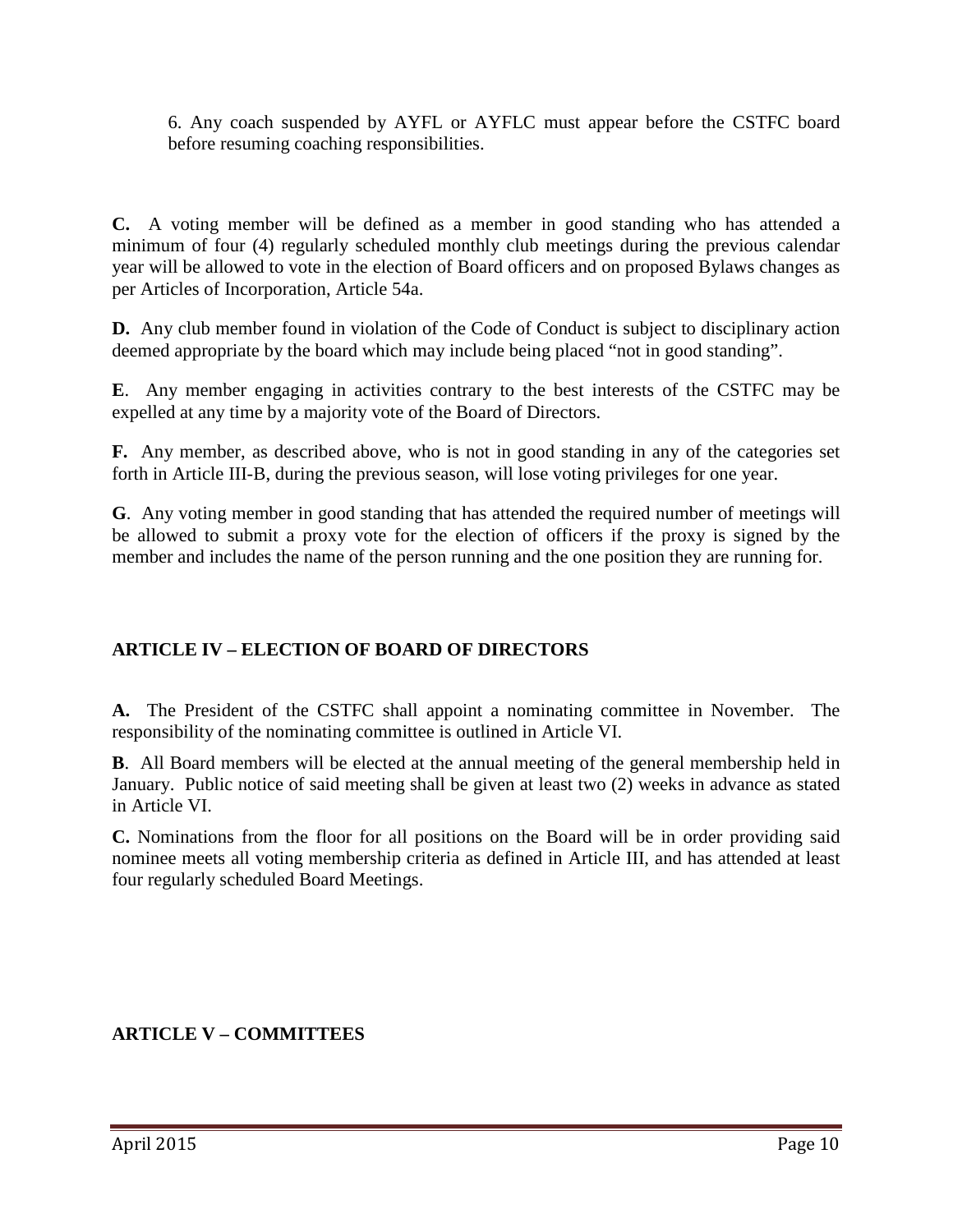**A.** The board shall establish the following committees with the head of each determined in these Bylaws. The chairman of each committee will select members from the club voting members, including those specified by job description. The chairman of each committee will select members from the current board. All committee members must receive board approval. Any board member not assigned to a particular committee, but wishing to make suggestions or give input to that committee, is welcome to attend their meetings. It is recommended that all changes and recommendations be made in writing at the committee meetings before they are presented at the board meetings.

| <b>COMMITTEE</b>        | <b>CHAIR</b>                             |
|-------------------------|------------------------------------------|
| Nominating              | President                                |
| <b>Bylaws</b>           | Vice President                           |
| Grievance               | President                                |
| <b>Coaches Review</b>   | Football Coaches Rep & Cheer Coaches Rep |
| <b>Budget</b>           | Treasurer                                |
| Sponsorship/Fundraising | Sponsorship Manager                      |
| Homecoming              | <b>Head Team Parents</b>                 |
| Scholarship             | As appointed by the President            |
|                         |                                          |

**B.** The President shall establish other committees as needed. Should any committee chair be unable to perform their duties, the President shall appoint a replacement, subject to Board Approval.

## **ARTICLE VI – NOMINATING COMMITTEE**

**A.** The nominating committee is charged with the obligation of preparing the slate of Directors for the election each year. The nominating committee shall contain no less than five individuals, each individual having at least one season prior membership in the CSTFC. The nominating committee shall make its report of suggested Directors to the incumbent Board 30 days prior to the election meeting held in January. The Board shall make a public notice of the suggested slate of Directors at least two (2) weeks prior to the election meeting. There shall be at least one (1) public notice of suggested slate for Directors and a notice of the time and place for the election meeting. This public announcement shall be run in a Coral Springs newspaper or on the CSTFC web site.

**B**. The nominating committee will act as temporary officers for the conducting of the election process.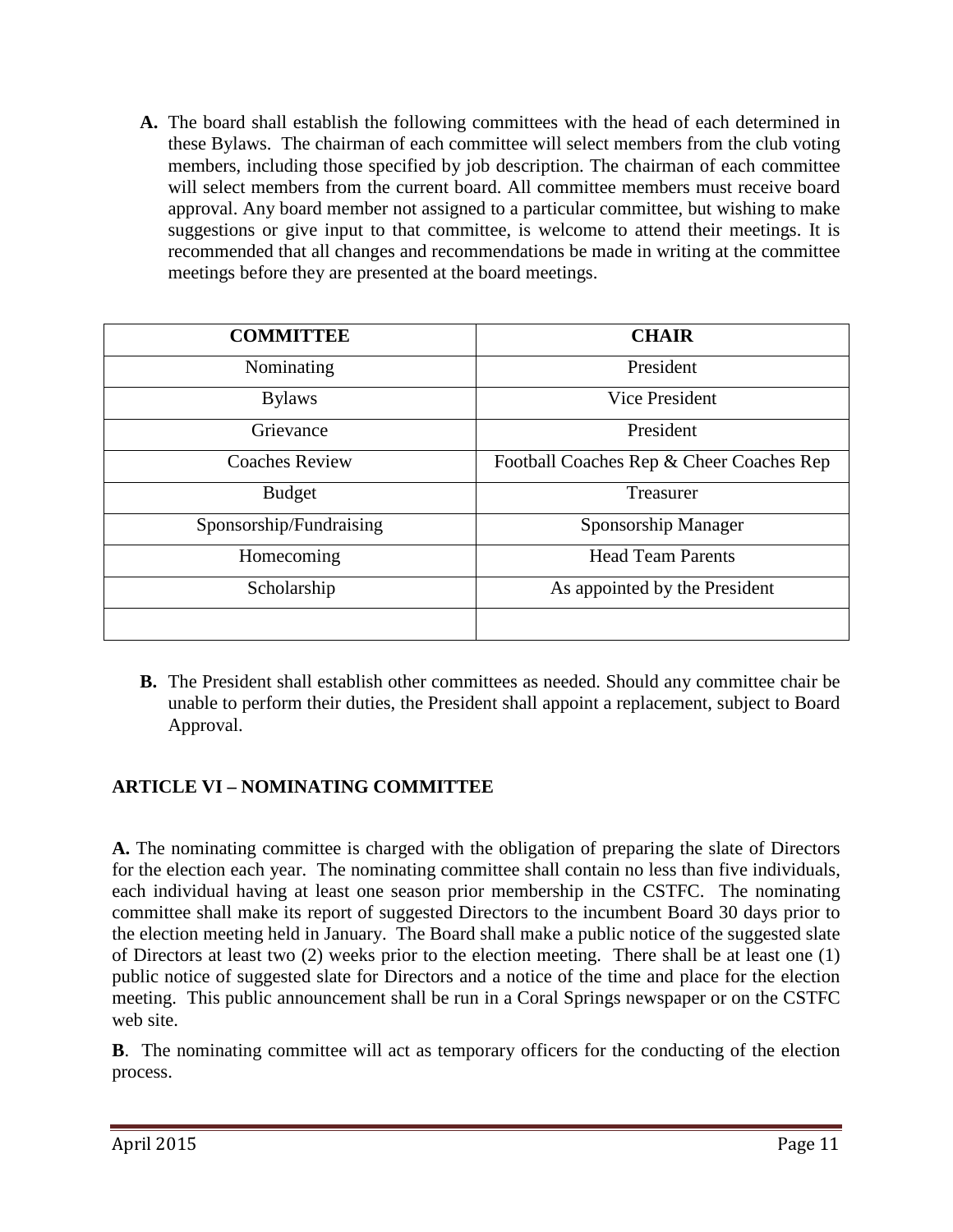**C.** The nominating committee shall select no more than one (1) name for each office. Those nominated must meet eligibility requirements, which include:

- 1. Being a Member in good standing.
- 2. Have had attended at least four regularly scheduled Board Meetings.

In the event that there are no qualified candidates for a position, criteria based on attendance may be waived.

**D.** Any member nominated from the floor will present his/her qualifications and reasons why they are seeking their position.

### **ARTICLE VII – BYLAWS COMMITTEE**

**A.** The Bylaws Committee will be headed by the Vice President and consist of board members including the Cheerleading Commissioner, an Advisory Board Member and Secretary. Additional members may be added if deemed necessary by the Chair.

**B.** The Chair of the Bylaws Committee will present any by-law changes at the March meeting for board approval at their regular meeting in April. The Committee will be responsible for annual revisions, with presentation and final approval by the Board at their regular meeting in April. Any suggested Bylaw changes must be presented to the committee in writing by the regular meeting in February. Any suggested changes to the Standing Rules and or Cheerleading Rules must be brought before the board. Changes to the Standing Rules can be made throughout the season with Board approval.

**C.** All Bylaws of the Board shall be subject to alteration or repeal, and new bylaws may be mad by a majority vote of the members entitled to vote in the election of directors only at the regular bylaw meeting in April.

### **ARTICLE VIII – GRIEVANCE COMMITTEE**

**A**. The Grievance Committee will be headed by the President and formed of board members including the Football Athletic Director, Football Coaches Representative, Football League Representative and Cheerleading Commissioner, for grievances pertaining to the football side of the club. If the grievance involves the cheerleading side of the club, the committee will consist of the Cheerleading Coaches Representative, Cheerleading League Representative, Cheerleading Commissioner and Football Athletic Director. Additional members may be added if deemed necessary. A board member may not be on the grievance committee during the period when a particular grievance pertains to a family member or a coach from his/her own coaching staff.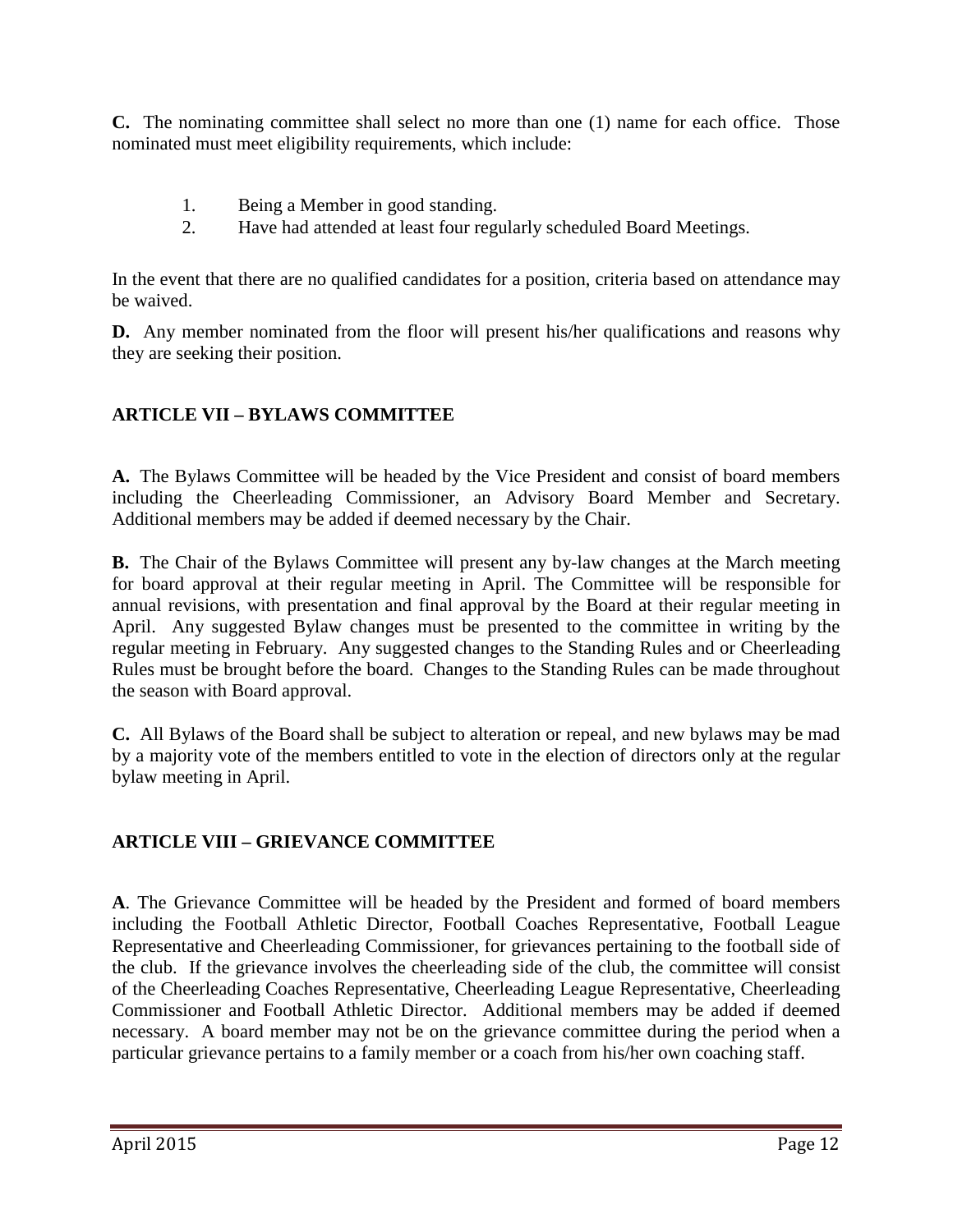**B.** Grievances are generally defined as a complaint that a coach, board member, parent or participant (player or cheerleader) has committed a violation of a CSTFC or League Bylaw. Complaints that do not rise to the level of a bylaw violation may still ultimately be considered grievances, but must be submitted first to the Coaches Rep or an Athletic Director (for complaints about coaches) or an Athletic Director (for complaints about any other person). The Coaches Rep and/or Athletic Director shall make the determination regarding the appropriate course of action with respect to the complaint. If the complaining party is not satisfied with the action taken by the Coaches Rep or the Athletic Director; then that party may then appeal to the Grievance Committee for action. The Grievance Committee will then determine whether the actions taken to that point are sufficient or if further action on the part of the Grievance Committee is appropriate".

**C.** All grievances concerning a particular incident must be in writing and must be reported within one week of the alleged incident (or from the time the complaining member is informed of the Coaches Rep/AD decision if appealing that decision) or the period mandated by the applicable AYFL or AYFLC rules, whichever is shorter. The letter may be turned in to any member of the Grievance Committee.

**D.** The Grievance Committee will hold a meeting within two business days, which the parties involved, may attend. Within 24 hours of the meeting, the Grievance Committee will report their findings in the matter to the Board of Directors, along with a recommendation for action. The recommendation shall either be for a specific action to take against the accused, or to dismiss the complaint as without merit. Action to take against the accused is at the discretion of the Committee, subject to any specific pertinent Bylaw requirements. The recommendation for action must be approved by a majority vote of the Committee in order to be presented to the Board. In the event that a majority of the Committee feels that additional time is required to complete an investigation, they shall report this to the Board within 24 hours. The Committee may be granted additional time to investigate the matter with a majority vote of the board.

**E.** The person filing the grievance must be willing to come before the Committee to answer questions concerning their grievance. At the discretion of the Board, the person filing the grievance may be asked to come before the entire board as well. Both the complaining member and the accused member will be given full opportunity to address the committee.

**F.** All grievances must be filed no later than seven (7) days after the conclusion of the AYFL all-star game, or the involved team's final post-season game, whichever is later. The Chair of the Grievance Committee will inform all parties of the results of the proceedings.

**G.** Any incident or disciplinary investigation (even if addressed by the Coaches Rep and/or Athletic Director) involving a Coach and/or Assistant Coach must be brought to the attention of the Grievance Committee and be documented at its conclusion and kept on record by the secretary for the purposes of monitoring and documenting the occurrence.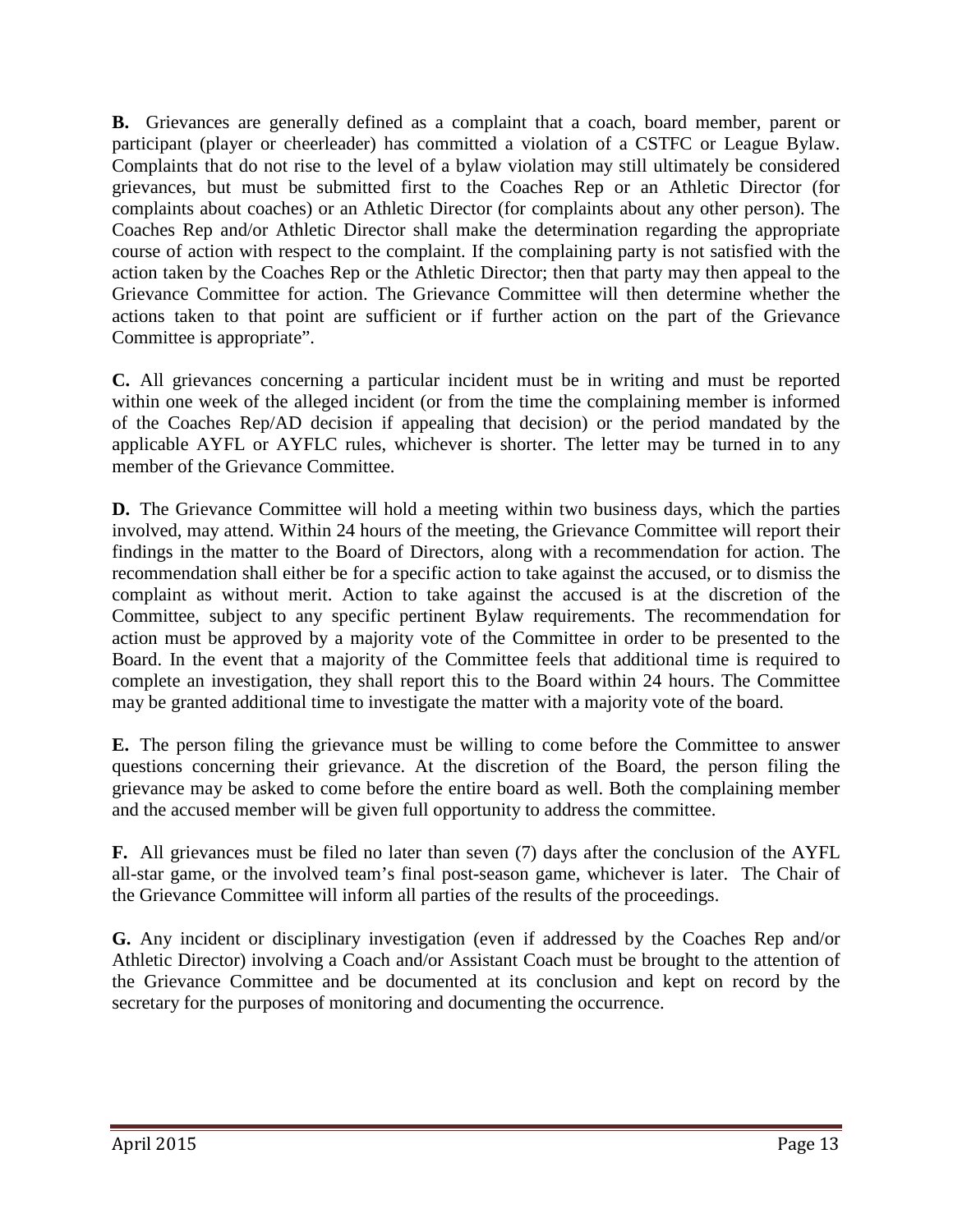### **ARTICLE IX – COACHES REVIEW COMMITTEE**

**A.** The committee will consist of a Chair (Coaches Representative) with a minimum of three (3) and a maximum of seven (7) board members. One will be a representative of the Cheerleading members of the board and one will be a representative of the Football members of the board, the Athletic Director, League Representatives and President will serve on this Committee.

**B.** Selection of head coaches will be determined by specific criteria as outlined by the Coaches Review Committee. The criteria will be submitted to the Board for approval. Selection and assignment of coaches shall reflect the intent of the Mission Statement. All members of the Coaches Review Committee will be approved as per Article V.

**C.** The coaches Review Committee will be established to recruit, interview and review on head coaching candidates. Those candidates will be submitted to the board for approval.

**D.** No persons applying for a new head coach position can serve on the committee.

### **ARTICLE X – BUDGET COMMITTEE**

**A.** The Treasurer will serve as Chair to the budget committee, consisting of, but not limited to the Cheerleading Commissioner, Equipment Manager, Merchandise Manager and Concession Manager.

**B.** The Committee will be responsible for annual revisions, with presentation and final approval by the Board at their regular meeting in April. Any suggested budget changes must be presented to the committee in writing by the regular meeting in February. The Treasurer will propose his/her financial budget for the coming year no later than the March meeting.

**C**. Any additions or changes to the approved budget must be approved by the board.

### **ARTICLE XI- SPONSORSHIP/ FUNRAISING COMMITTEE**

**A.** Sponsorship Manager shall serve as chair to the Sponsorship Committee and shall appoint members to serve as deemed necessary.

**B.** The committee will be responsible for soliciting funds and developing relationships with any entity willing to support the CSTFC financially.

C. The Fundraising Manager will serve as Chair to the Fundraising Committee and shall appoint members to serve as deemed necessary.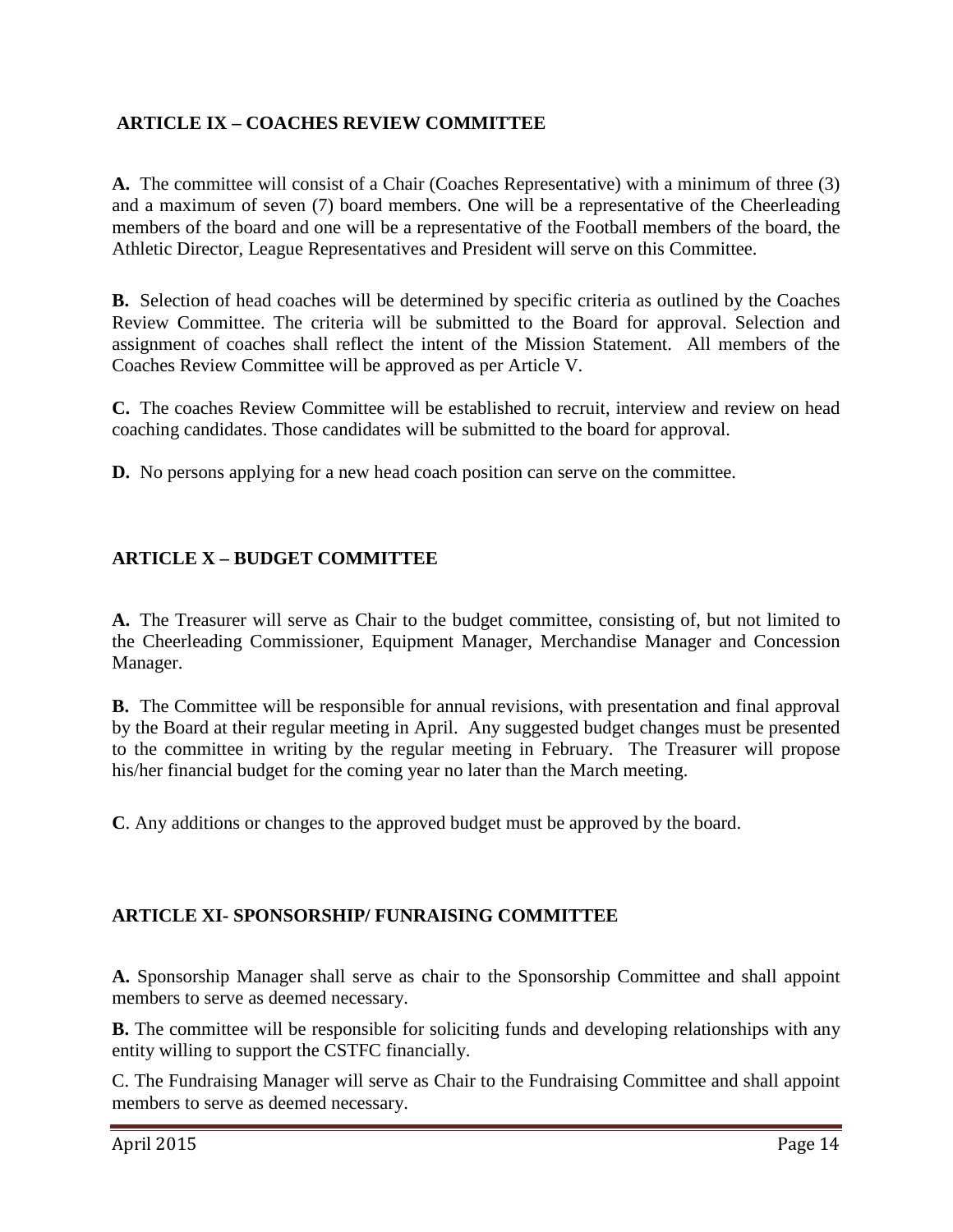D. The Committee will be responsible for determining and developing fundraising programs above and beyond acquired sponsors.

### **ARTICLE XII – EVENTS COMMITTEE**

**A.** The Head Team Parent Football & Cheer to serve as Co Chairs to the Events Committee and shall appoint members to serve as deemed necessary.

**B**. The Committee will coordinate with the football and cheerleading Team Parents to organize all events.

## **ARTICLE XII – SCHOLARSHIP COMMITTEE**

**A.** The President will appoint a member to serve as Chair to the Scholarship Committee. The member shall appoint members to serve as deemed necessary. It is recommended that appointees have had three years Board Member experience.

**B.** The Committee will review the submitted scholarship applications and prior to start of tryouts make a recommendation to the board for final approval.

## **ARTICLE XIV – MEETINGS**

**A.** A general meeting shall be conducted in January of each year for the reading of the financial yearend statements, election of officers, and initial planning for the forthcoming year. Members shall be given public notice of said meetings at least two (2) weeks in advance.

**B.** Special meetings of the members of the CSTFC Board may be called by the President or by order of the Board, whenever it is deemed necessary or advisable. An informal meeting gathering of the Board of Directors will take place at least bimonthly or as circumstances deemed necessary.

**C.** In extenuating circumstances where it is not feasible to have a physical Board meeting, the President and any other Board member may have the right to call for a phone and/or e-mail vote (contact must be made with all board members). This information shall be documented (outcome) and copied to the secretary to be included in the next meeting's minutes by the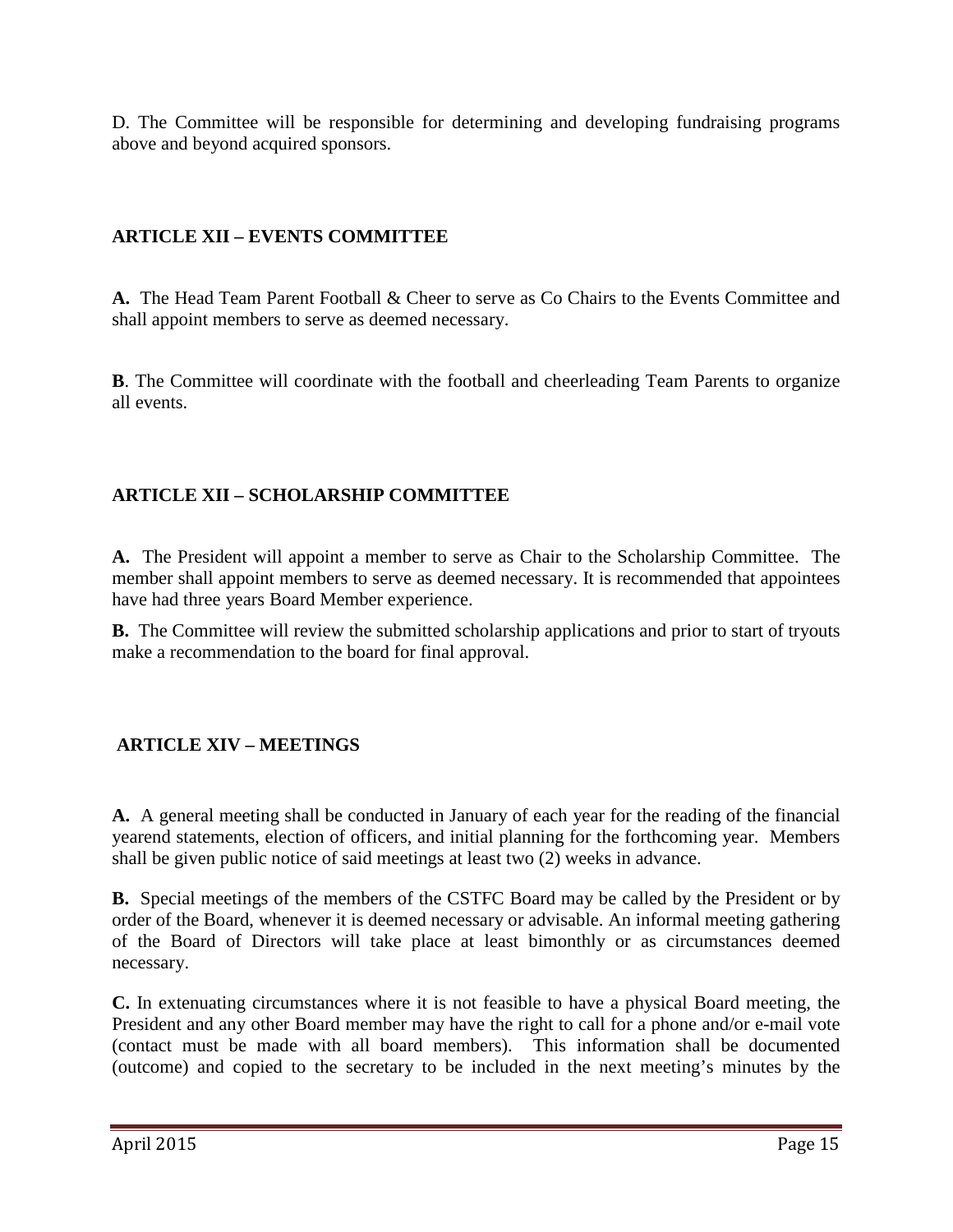secretary. If 2 or more board members request that an emergency meeting is held in place of the phone/e-mail vote, that meeting will be scheduled as soon as possible.

**D**. The Board of Directors shall determine the time and place of all regularly scheduled monthly meetings. In no event shall there be less than four Board meetings per year. One of these four meetings will be held in February, at which time the President will report to the membership on his/her general program regarding all CSTFC scheduling. The Treasurer will propose his/her financial budget for the coming year no later than the March meeting. The Chair of the Bylaws Committee will present any by-law changes at the March meeting for board approval at their regular meeting in April.

**E**. Notice of all Board meetings shall be given a minimum of 24 hours in advance to all Board members.

**F**. The presence of 2/3's of the existing Board members shall constitute a quorum. A majority of those present shall govern.

**G**. All meetings will be conducted under the guidelines set forth in the Articles of Incorporation, Bylaws and Standing Rules. Where no point of definition is made in any of the above, Robert's Rules of Order will prevail.

**H.** A general meeting to resolve old business, grievances, coaches in good standing, and equipment, must be held before December 31<sup>st</sup>.

### **ARTICLE XV – CONCESSION STAND**

**A**. The Concession Manager shall obtain a Good Hygiene License proved by the State of Florida.

**B.** He/ She is responsible for the proper management of the stand during the hours of operations approved by the general board.

**C**. The financial records of the concession operations will be managed with the general financials of the club.

**D.** The Concession Manager and Treasurer will proved a financial update as part of the regular financial report at each regularly scheduled board meeting.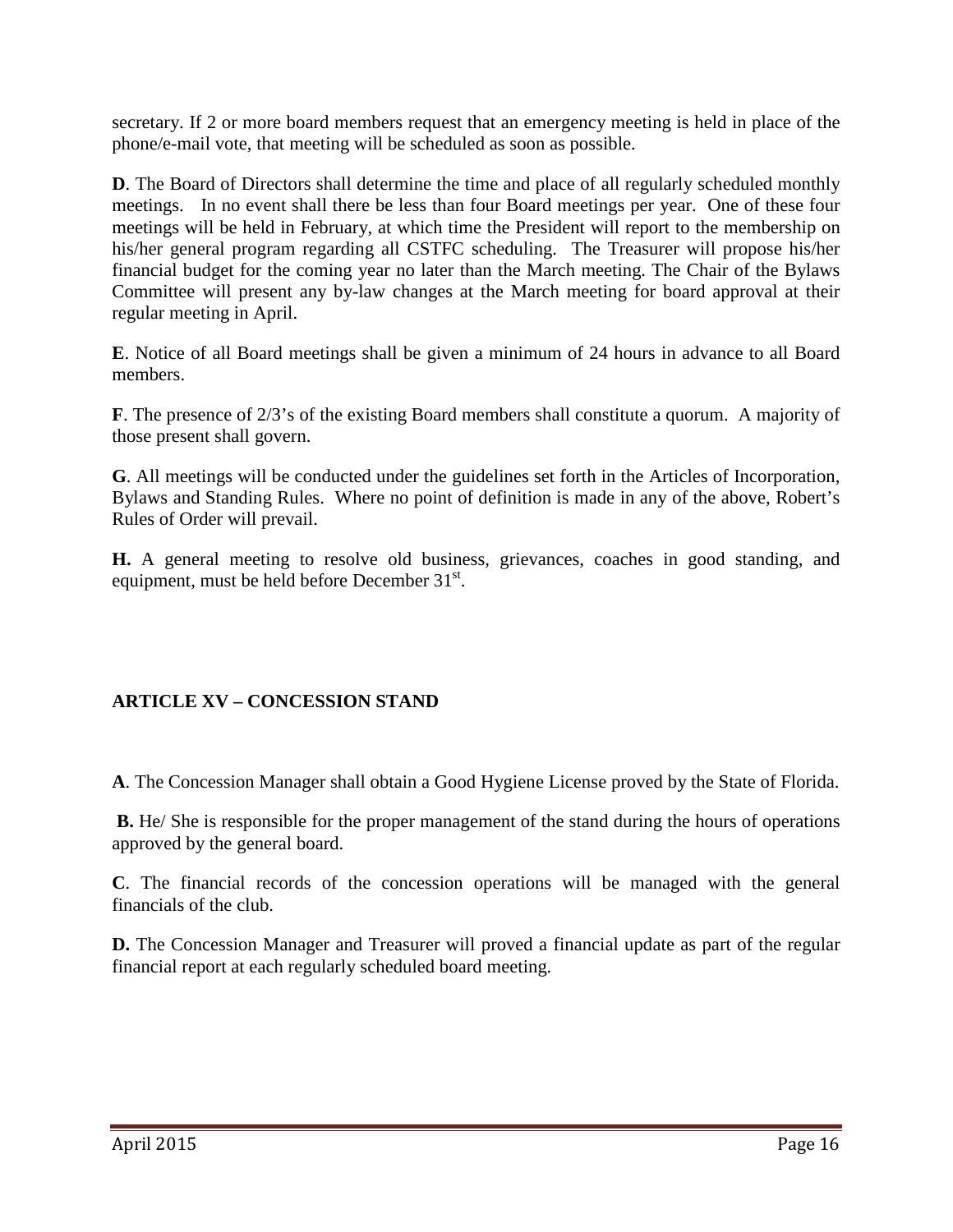#### **ARTICLE XVI – EQUIPMENT**

**A**. Each child participating in the program will be issued the appropriate equipment to compete in the program. The parent will sign an equipment form assuming responsibility for such equipment. No coach can sign the equipment form for a player unless that player is his child or the parent has given the coach a signed letter giving him that authority.

**B.** To ensure continuing insurance coverage, children participating in the program are not permitted to use any other helmet or shoulder pads in practice or games other than those issued to them by the club. Helmets and shoulder pads may not be substantially altered in any way, including the replacement of facemasks, once the equipment is issued. The use of player supplied chinstraps is approved, subject to the uniform consistency standards set forth in the Standing Rules.

**C**. All equipment issued must be returned to the CSTFC within seven (7) days after the final post-season game or to the Equipment Manager at the regular December Board Meeting, or upon the termination of the child's participation in the program if it occurs before the end of the playing season. If a child prematurely leaves the program, it is the head coach's responsibility to inform the Equipment Manager and make sure the equipment is returned in a reasonable time. It is the Head Coach's responsibility to ensure and document that all of the equipment and/or uniforms are turned in from all of his/her respective players and/or cheerleaders. Failure to do so may result in the Head Coach being deemed by the Board as a Coach "not in good standing", unless circumstances surrounding the failure to turn in the equipment and/or uniform are beyond the coach's control. The board shall determine such circumstances.

**D.** If the equipment is not returned, the parent or legal guardian will be billed for the cost of replacement of the equipment and must reimburse the CSTFC this cost.

**E.** A child and/or coach and his/her family/legal guardian who has not returned their equipment and has not reimbursed the CSTFC for such equipment will not be allowed to participate in the program in the future, be released per Football League/Cheer League Bylaws, or receive any awards. The case will be referred to collection.

### **ARTICLE XVII – COACHING AND COACHES SELECTION**

**A**. Any coach who has completed the previous season in good standing, (good standing as defined in Article III-B) as well as any additional person, may apply in writing to the Coaches' Representative expressing his/her desire to become a head coach of any team no later than January  $31<sup>st</sup>$  of that calendar year. A returning head coach considered in good standing will be given preference if requesting to return as head coach at the same age classification and may not be required to interview unless requested by a member of the Coaches Review Committee. A returning coach may interview for more than one coaching position as long as he/she makes his intentions known to the Coaches Review Committee at the time of his interview. Coaches in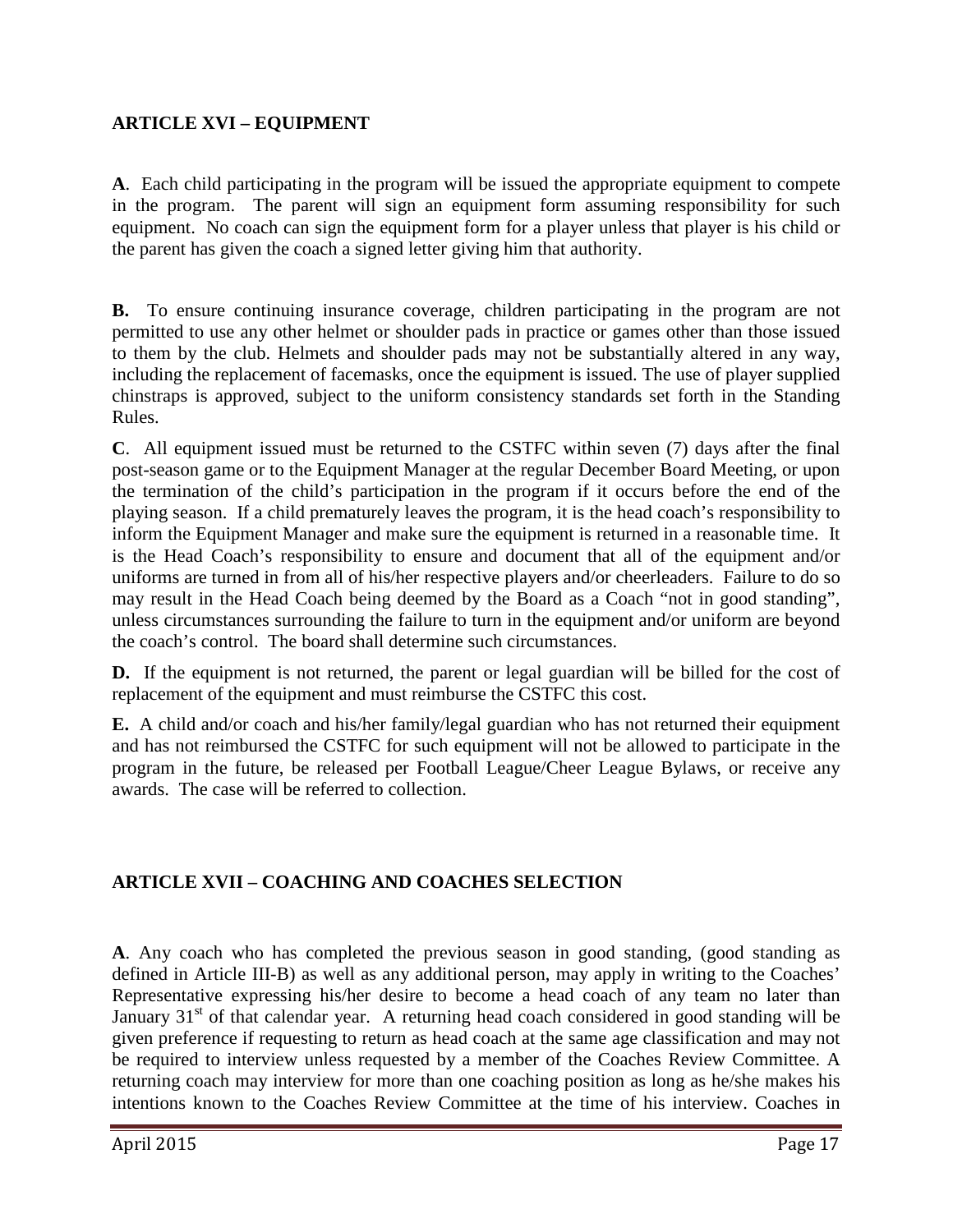good standing will be reported on by the December meeting or within seven (7) days after the final post-season game. If any infractions have occurred, said coach and/or applicant must appear before the Coaches Review Committee before given a team. A coach deemed "not in good standing" must resolve the situation that placed them "not in good standing" before being voted back into "good standing" by a majority vote of the board.

**B.** Any person who has not coached in CSTFC may apply for any coaching position, by submitting a letter of intent to the Coaches' Representative.

**C**. If an assistant coach is applying for a Head Coaching position and the Head Coach that the assistant worked for the prior season is on the Coaches Review committee, the review committee shall interview the candidate with his/her former head coach present and with his/her former coach not present to ensure that all candidates feel free to express themselves without concern for confrontation.

**D**. All assistant coaches will be selected by the respective head coaches and will be approved by the Coaches Review Committee only if deemed necessary by the committee. Coaches may be requested to serve as assistants the following year if the Review Committee deems it appropriate. Coaches (both football and cheerleading) must abide by the rules set forth. Failure to do so will result in suspension of coach.

**E**. No coaching staff, including team parents and any other team volunteers, may include more than 30% of that year's Board of Directors.

**F.** All coaches in the program must consent to and will be given a background check.

**G.** It is recommended, not required, that all coaching staff are self-insured. CSTFC is not responsible for costs incurred for injury, if not insured.

### **ARTICLE XVIII – AWARDS**

At the end of each season, and in a timely manner the JP Taravella and the Bonnie or Betty Bonbrest awards will be given to a team member. Recipients from football and cheerleading's three oldest divisions will receive the JP Taravella Award. Members from the four youngest divisions of football teams will receive the Bonnie Bonbrest and members from the four youngest cheerleading squads will receive the Betty Bonbrest. For both the football and cheerleading squads, all the coaches of the team should make the decision of the recipients. These awards will be based on leadership. Trophies will be standard club trophies commensurate with past awards of this nature.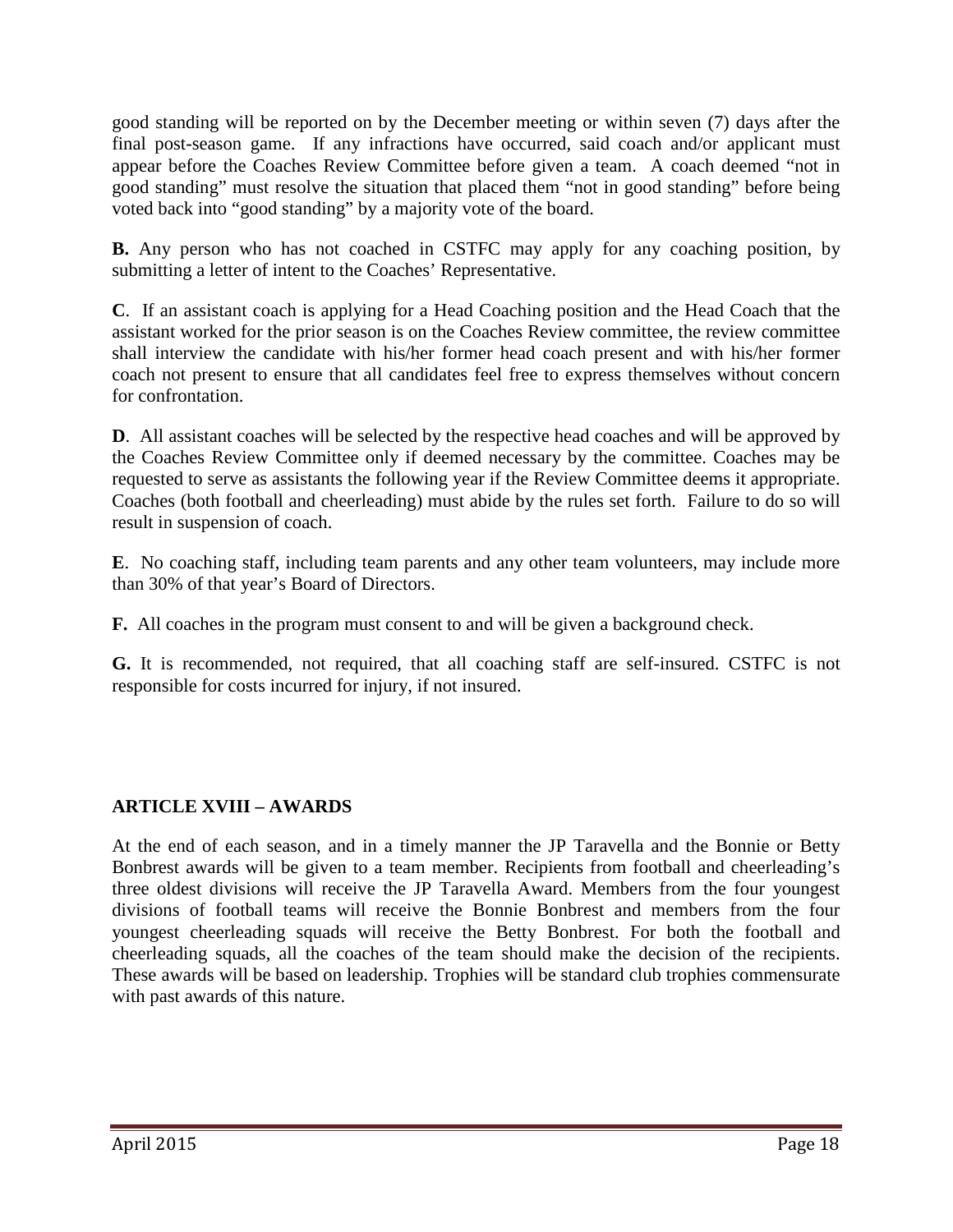#### PROCEDURES FOR THE SELECTION OF AWARD RECIPIENTS

1. Homecoming King, Queen, Prince, Princess

Criteria: Spirit, Enthusiasm

Designated Board Members are in charge of handling vote.

Awards will be decided by the vote of the Cheerleaders/Football players of each squad/team. Cheerleaders/Football players are given one vote each. Cheerleaders vote by write-in, which is counted by Board members. On football teams, coaches nominate three candidates and players vote for one of the three nominees. Cheerleaders: In case of a tie, there is a complete revote. If there is still a tie, coaches and teen coaches will be given a vote to break the tie. Football players: In case of a tie, players revote.

2. J.P.T., Bonnie/Betty Bonbrest award

Criteria: Leadership

Coaches nominate three players/ cheerleaders from each team/squad and player/cheerleaders, coaches and assistant coaches vote for one of the three. In case of a tie, Board members will break the tie.

3. Andrea Danisovsky Memorial Award (Cheerleading)

Criteria: Dedication

4. Brianna Yowell Spirit Award (Cheerleading)

Criteria: Spirit

Cheerleading Coaches pick one (1) girl from their squad for the dedication award and one (1) girl for the Spirit Award. One (1) girl from each squad receives this award, which is a trophy with the name of the award, the year and their name.

No cheerleader shall be eligible to receive more than one (1) award per year. This does not include homecoming awards.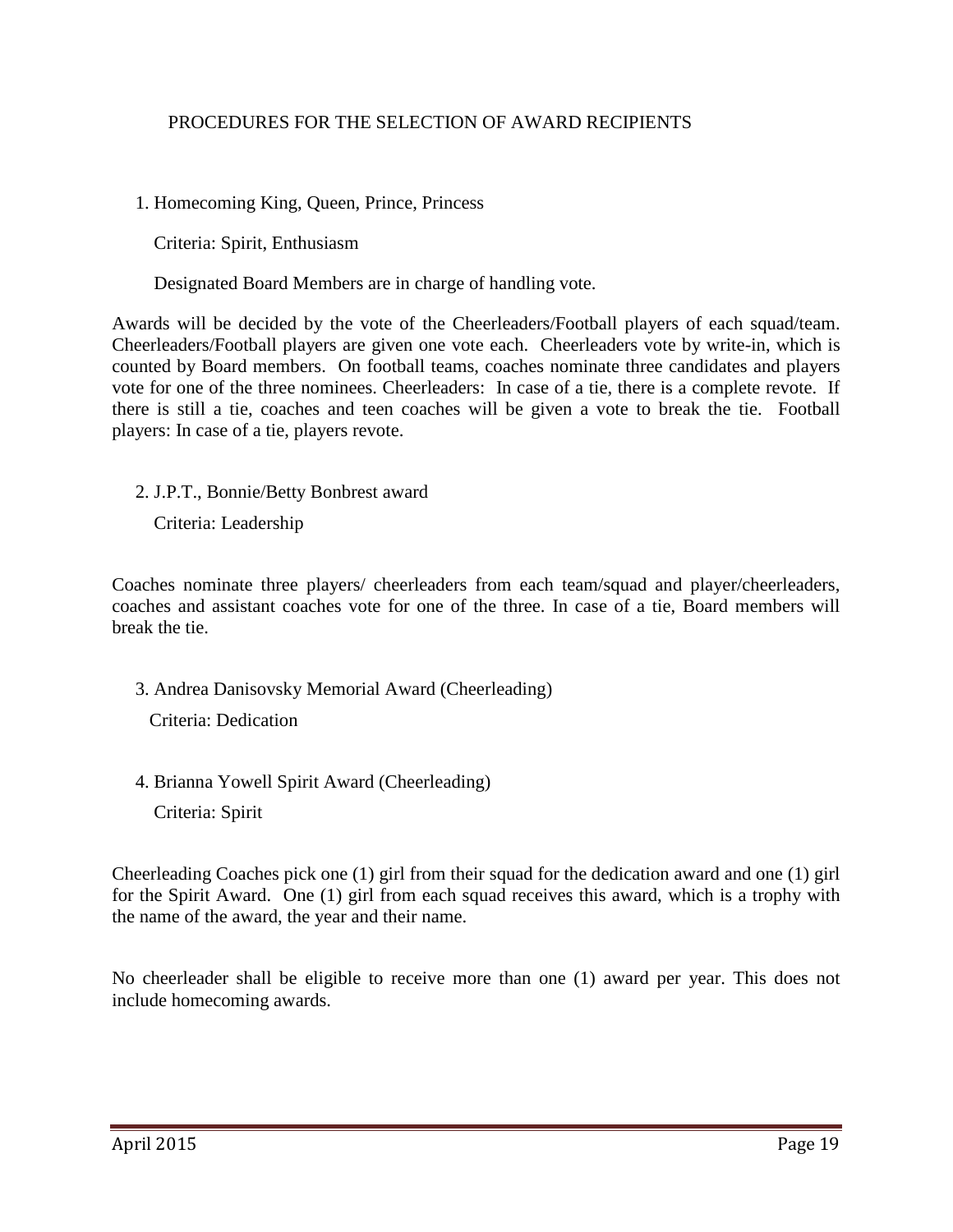#### **CORAL SPRINGS TACKLE FOOTBALL CLUB (CSTFC) SAFEKIDS PROGRAM**

**The Coral Springs Tackle Football Club (CSTFC) is committed to providing a safe environment and prevent child abuse and sexual misconduct. The policies and procedures herein are intended to accomplish this goal.** 

CSTFC will perform an annual criminal background check on all personnel working within the program to ensure that none of those individuals have ever been convicted of a crime against a child at anytime. CSTFC will err on the side of caution by not permitting any individual with any such offense from acting in any capacity in the CSTFC program. If there is no conviction of record, but CSTFC has reasonable and credible evidence to believe that an offense has occurred, then the individual is also barred from participation in the CSTFC program.

CSTFC will make every reasonable effort to exclude any adult with a legally documented history of child abuse/ molestation or any other record against children that would bring unnecessary risk to the health and safety of the participants of this organization. Every person applying for a position with the CSTFC organization must complete the Employee Disclosure Statement and submit to the above referenced background check on an annual basis.

Any and all allegations of child abuse or sexual misconduct received by CSTFC will be immediately reported to the appropriate law enforcement officials for investigation. CSTFC officials will immediately document any allegation and fully cooperate in the handling of said investigation by law enforcement. These matters are extremely serious therefore; CSTFC personnel will strictly follow the orders of law enforcement regarding confidentiality of information.

CSTFC will closely monitor its operations to ensure that there is no physical, mental or verbal abuse of any child at any time. Any adult engaging in this sort of behavior will be immediately removed from interaction with children in the program.

Inappropriate touching is strictly forbidden by any member of the CSTFC program. Anyone seen or reported to have participated in inappropriate touching will be immediately reported to law enforcement officials.

**CSTFC personnel should use good judgment to avoid socializing with children outside of the sponsored activities of the organization. Obviously, there are instances where it is appropriate for other social interaction when the CSTFC personnel have children of their own also participating in the social event. This policy is intended to prevent adults from inappropriate socializing with children.** Adults shall avoid any situations which could result in allegations of misconduct including but not limited to riding alone with a child. In those instances where a child is stranded and needs a ride home, the CSTFC personnel must find someone else to accompany him/her to take that child home.

CSTFC personnel should visually scan the area of its business operations on a daily basis looking for suspicious individuals who don't appear to belong in the area. Upon sighting, the CSTFC personnel should directly ask the person who they are there to see. While this may create an uncomfortable situation, the intent is always to err on the side of caution.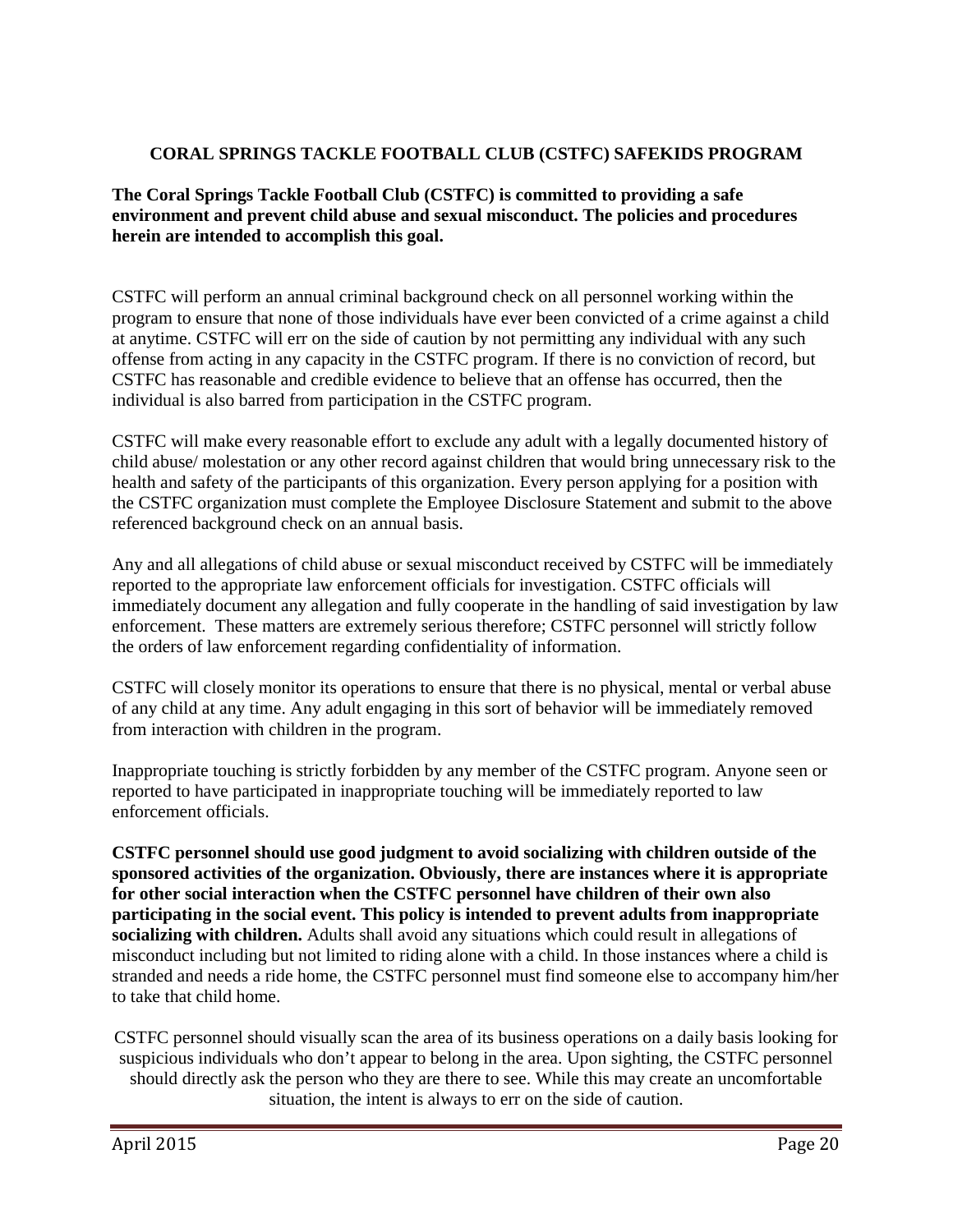## **CORAL SPRINGS TACKLE FOOTBALL CLUB STANDING RULES**

1. There will be no refund given without Board approval after June  $15<sup>th</sup>$  of the current season. Those given will be in accordance with the breakdown on the registration form. Any expelled player/cheerleader will not be entitled to any refunds.

2. Any child in the program may be benched at any time for disciplinary reasons. Upon doing so, the coach must inform the Athletic Director (AD) of his/her decision or the Coaches Representative and/or the Cheerleading Commissioner immediately after practice or game in which the benching occurred.

3. For a child to be suspended or expelled from a team the coach must state his/her reasons for wanting such action to the Football Athletic Director for an incident involving the football side or Cheerleading Commissioner for an incident involving the cheerleading side, who will then notify the President and board at next scheduled meeting. Any CSTFC coach has the right to immediately expel a child who is found using alcoholic beverages and or controlled substances while in uniform (practice and/or game). The CSTFC Board of Directors may discipline any participant, including but not limited to suspension or expulsion from the program, at any time that such action is deemed warranted by the board.

- 4. The Board will determine the registration fees prior to the first registration.
	- a. There will be a discount for the second child or more from the same family.
	- b. Each child is required to participate in ALL fundraising and homecoming activities. Failure to do so will result in benching of the player or cheerleader until their fundraising and homecoming obligations are met.
	- c. Hardship scholarships shall be awarded to cheerleaders and football players upon board approval.
	- d. No child shall be issued equipment unless registration fees are paid in full or a payment play has been started. Exceptions to this rule can be made with Board approval.
	- e. A clerical fee will be imposed on all board approved refunds.
	- f. Players not residing in Coral Springs will be required to provide a copy of current Coral Springs non-resident sports card prior to mass registration.
	- g. Registration requires that a parent or guardian be present.

5. Jackets may be purchased only by the Charger football teams winning either their weight class or the Super Bowl. Jackets may be only purchased by the Charger cheerleading teams winning a First Place rating score at the designated competition. Individual teams may conduct Board approved fund raising to defray the cost of the jackets. The jacket will be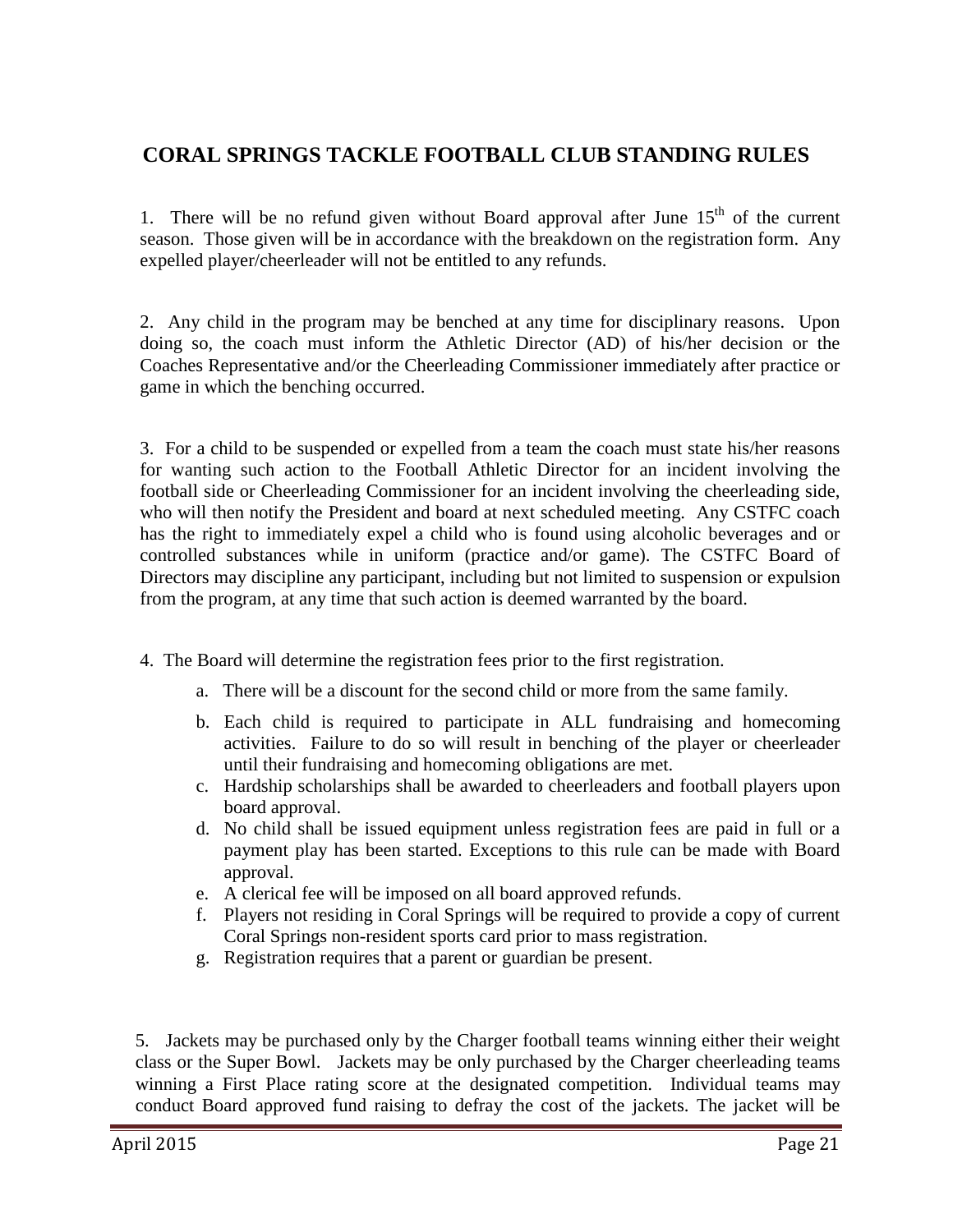standard club jacket. Any additional silk screening or embroidery on the back of the jackets is allowed for the teams that win their division, Super Bowl Champions or Cheerleading teams winning a First Place rating. Any or all printing or lettering on the jackets must be done through CSTFC Board of Directors. Club jackets with Coral Springs Tackle Football Club logo embroidered on the front only will be available for purchase by any member in good standing only through the CSTFC.

6. Only league carded coaches, Board members and team parents (at coach's discretion) are allowed on the practice fields. Parents will not be allowed on practice field. Additional uncarded coaching staff may be permitted on the practice fields provided the Athletic Director has specifically approved them in writing. The CSTFC secretary shall maintain all written approvals.

7. CSTFC logo and name may only be used on Board approved merchandise or with prior approval by the Board. Violators are subject to suspension and/or expulsion from the CSTFC program.

- 8. Head football/cheerleading coaches and assistant football/cheerleading coaches' responsibilities:
	- a. Are responsible for ensuring their players, cheerleaders, and parents conduct themselves in a manner appropriate for youth sports, including but not limited to the demonstration of good sportsmanship and appropriate language.
	- b. Must be league certified.
	- c. Must know and abide by all rules of the American Youth Football League (AYFL/ AYFLC) and CSTFC.
	- d. All head coaches or designated representative must attend all mandatory coaches meetings as called for by Coaches Representative.
	- e. After teams have been formed, coaches are to have a mandatory parents meeting to inform them of their coaching philosophies and of their responsibilities to the team and the CSTFC. The AD/Cheerleading Commissioner is to be informed of this meeting one week in advance so that he/she or another Board member can attend.
	- f. Must get a team parent who is responsible for fundraising, homecoming festivities, banquet arrangements, etc. Coaches must determine their team parent by one week after mass registration and inform the AD/Cheerleading Commissioner. The CSTFC Head Team Parent will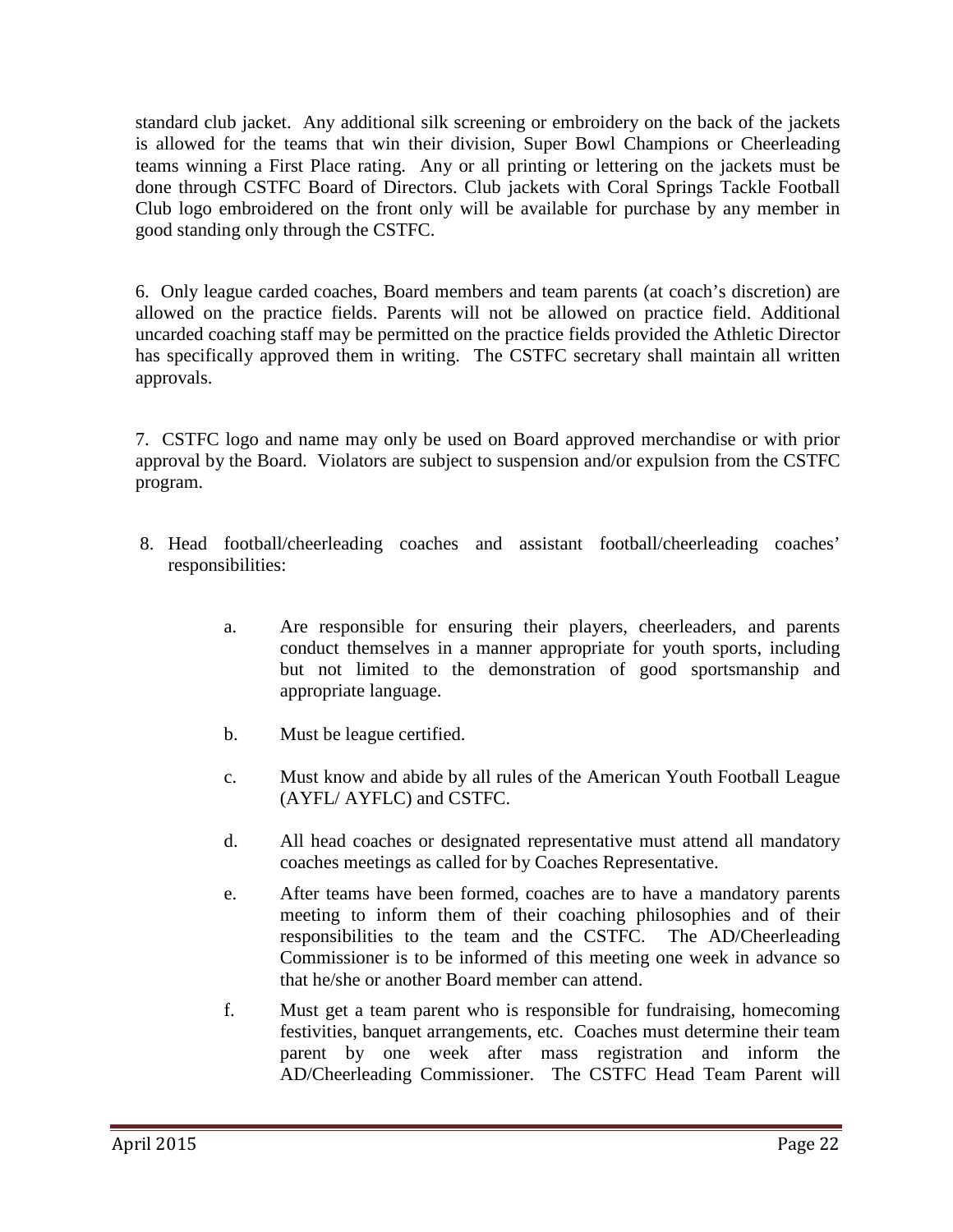have a mandatory meeting with the Team Parents to inform them of their responsibilities and how to go about them.

- g. Coaches are responsible to ensure all players participate in all fundraisers and must work with team parent to collect all funds on time and turn them in to the Fundraising/ Sponsorship Manager.
- h. Must arrange practice days and times. A total of two (2) football coaches and one (1) cheerleading coach must be on the field with your team at all times. Your team is to be supervised by a certified coach or Board member at all times. If practice is called-off, one (1) coach from each team must be at the park to send the players home. When practice and game's end early, one (1) coach or responsible adult must stay until all of the players are gone.
- i. The Head coach is responsible for getting all information collected and organized for mass registration. Rosters and books will be submitted to the League Representative seven days prior to League Mass Registration unless specific approval for a later submission has been obtained from the League Representative. Head coach is responsible for assuring that all player information is correct and ready by the time of mass registration.
- j. Coaches must support and participate in all mandatory CSTFC functions and activities (Registration, Homecoming, fundraising, banquet, etc.).
- k. If the CSTFC issues club attire (including but not limited to shirts, visors, hats and/or caps,) to coaches, no other attire may be worn during the game in which the coach is participating. All coaches must wear AYFL/AYFLC badges during the game in which they are coaching. If coaches do not comply with these restrictions, they will not be allowed within the ropes during their game.
- l. All Head Coaches or their designee must attend all regularly scheduled CSTFC Board Meetings between July 1 and October 31, and report pertinent information back to their respective team. A team's continued lack of representation at Board Meetings will result in the Head Coach being placed "not in good standing".
- m. Football coaches must have a carded staff of no more than that number of assistant coaches as specified in the AYFL Bylaws with one of those being designated assistant head coach. Additional coaches beyond this number may be used on the practice field if so desired by the Head Coach. Cheerleading coaches must have one assistant coach and no more than five (5) teen coaches.
- n. If any head coach or assistant coach has reason to doubt the legitimacy of any player's identity, birth date, or any other representations made at registration or on the player card, that individual must IMMEDIATELY report that suspicion to the Athletic Director. This includes players in other programs that the coach may have suspicions about. In the event that a player turns out to be ineligible, credible evidence of unreported prior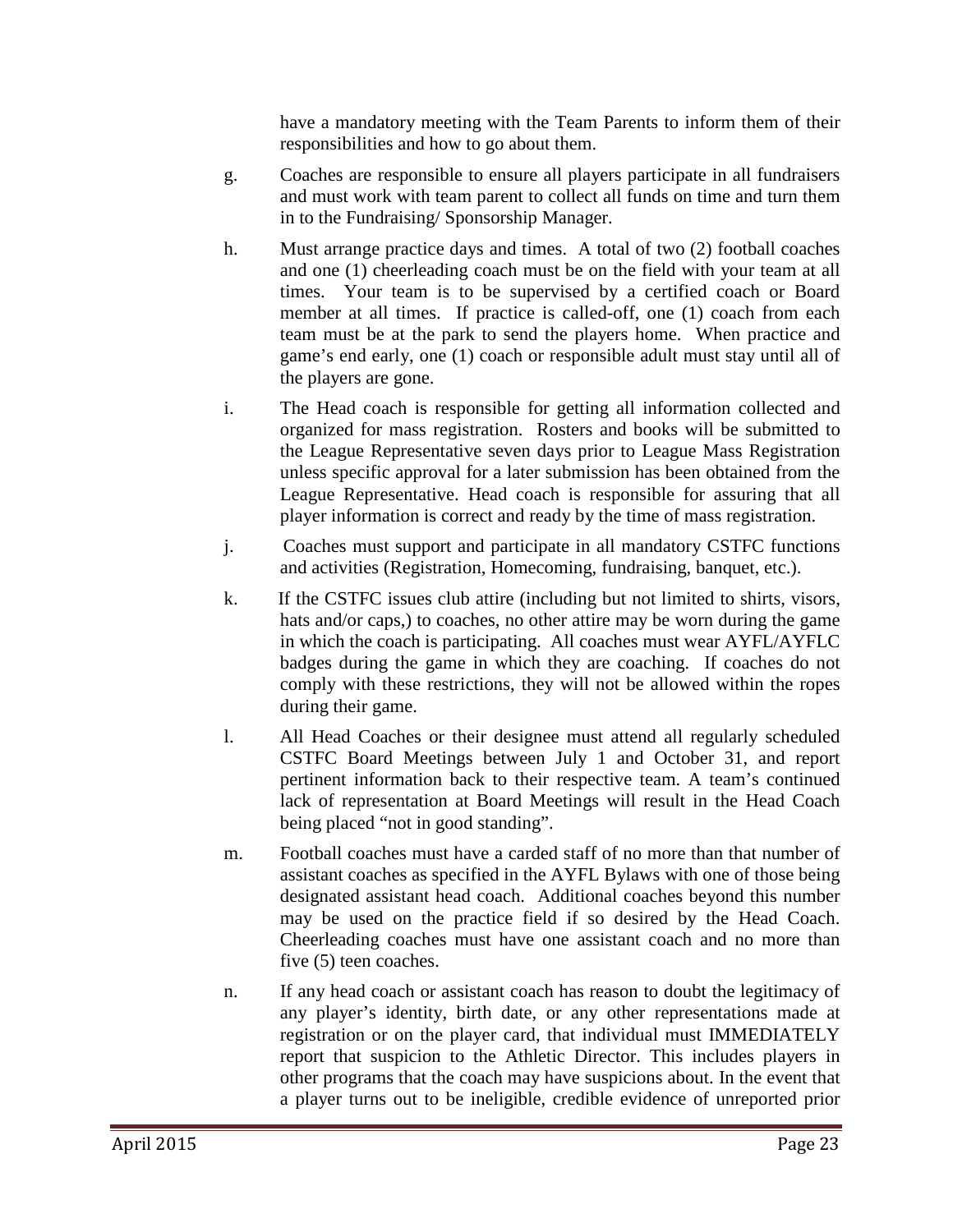knowledge or suspicion on the part of any member of a CSTFC coaching staff will result in immediate suspension of those individuals for the remainder of the season.

- o. All coaches will adhere to the ideals of the Mission Statement set forth by these Bylaws.
- p. It is recommended that one coach from each coaching staff be present at registrations.
- q. It is the head coach's responsibility to do whatever is deemed necessary by the Equipment Manager to ensure the return of equipment by all the players. Failure to do so may result in the Head Coach being deemed by the Board as a Coach "not in good standing", unless circumstances surrounding the failure to turn in the equipment and/or uniform are beyond the coach's control. The board shall determine such circumstances.
- r. The Head coaches will meet with the Equipment Manager prior to the end of the season to coordinate equipment return, which will occur after the final post-season game.
- s. All head coaches will be responsible for all equipment issued to them and their players as set forth in the procedures established by the Board. (Refer to Article XVI)
- t. The head coach must ensure that all players have equal practice time for the entire season. It is strongly recommended that coaches make every effort to ensure that all players get game play time during the season.

10. All revenues received in bulk will be counted by both the remitter and the Treasurer and said Treasurer will sign off on the receipt for these funds in a log kept by each unit (i.e. fundraising, girls' registration, trips, clinics). Any discrepancies will be addressed at the scheduled Board meeting where the financial statements are reviewed.

11. It is the intent of CSTFC to promote uniformity and teamwork above individual recognition and appearance. To that end, no CSTFC player shall decorate their uniform in any manner, including but not limited to off-color tape around thighs, knees or calves, nonuniform issued socks, tape or other adornments on facemasks and colored shoe covers (spats). Shirts worn under the pads, if visible, should be white, blue or gold. Player supplied chinstraps and any chinstrap covers intended to prevent skin irritation should be white, blue or gold. At the conclusion of the season, each player shall have the opportunity to purchase their game jersey at its replacement cost, or if determined appropriate by the board a discounted replacement cost.

12. Tinted helmet visors are banned by National Federation/FHSAA rules. All helmet visors increase the probability of a player overheating by restricting airflow to the face and making it more difficult to water the player on the field. In addition, in certain injury cases the visor